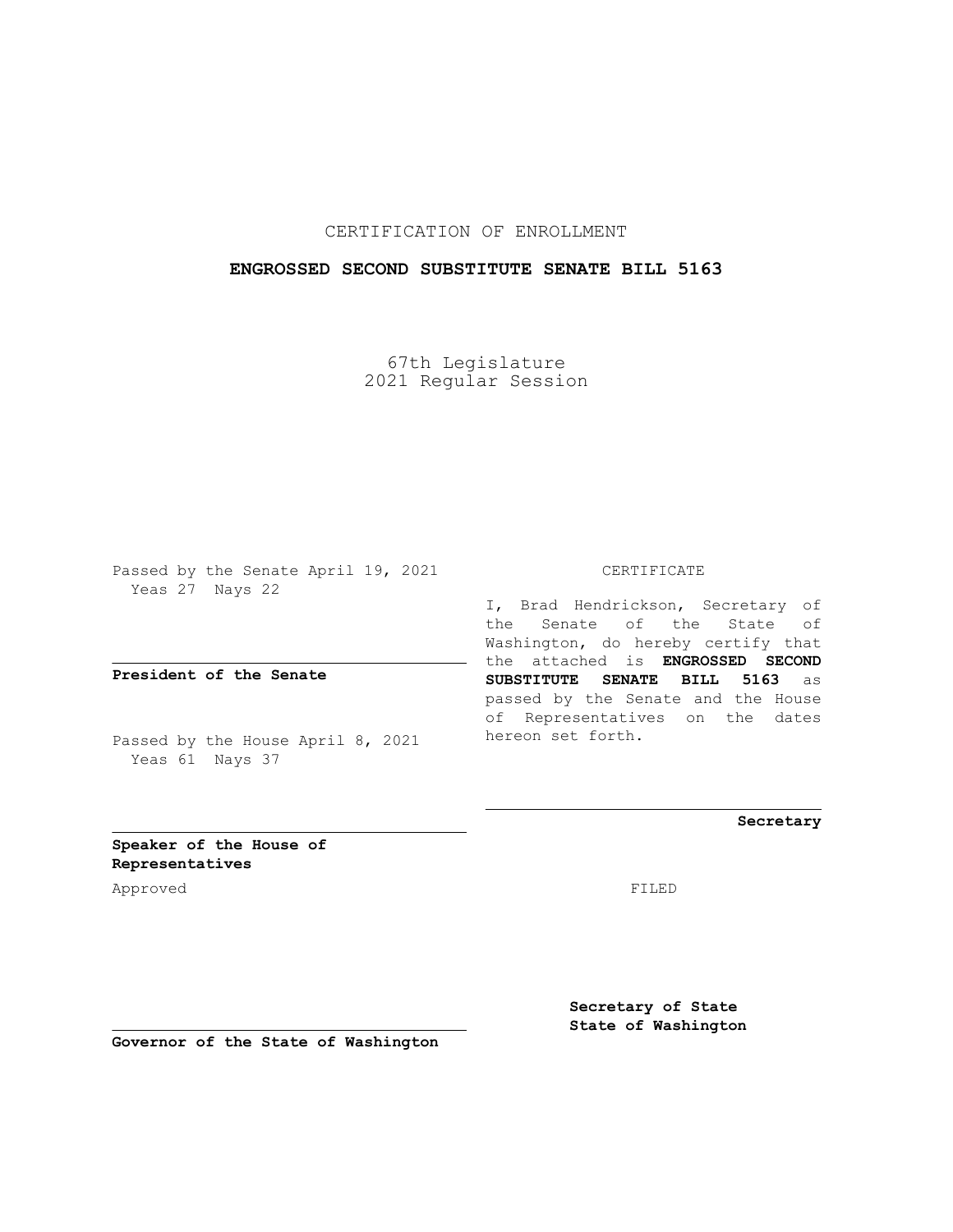## **ENGROSSED SECOND SUBSTITUTE SENATE BILL 5163**

AS AMENDED BY THE HOUSE

Passed Legislature - 2021 Regular Session

## **State of Washington 67th Legislature 2021 Regular Session**

**By** Senate Ways & Means (originally sponsored by Senators Rolfes, Dhingra, Saldaña, and Wilson, C.)

READ FIRST TIME 02/22/21.

 AN ACT Relating to the placement and treatment of conditionally released sexually violent predators; amending RCW 71.09.080, 71.09.090, 71.09.092, 71.09.096, 71.09.130, 71.09.140, and 71.09.250; reenacting and amending RCW 71.09.020; adding new sections to chapter 71.09 RCW; adding a new section to chapter 9.94A RCW; creating a new 6 section; and providing expiration dates.

BE IT ENACTED BY THE LEGISLATURE OF THE STATE OF WASHINGTON:

 NEW SECTION. **Sec. 1.** The legislature finds that in 2008, the sex offender policy board was established to provide a more coordinated and integrated response to sex offender management in Washington state. The legislature further finds that in March 2020, the board was convened to review policies and practices related to sexually violent predators. The legislature recognizes that the board released a report and a series of recommendations regarding improvement to the current practice in order to ensure a successful transition for individuals convicted of sex offenses from total confinement back into the community. The legislature resolves to increase community safety through successful transition by enacting the recommendations of the board and other related policies.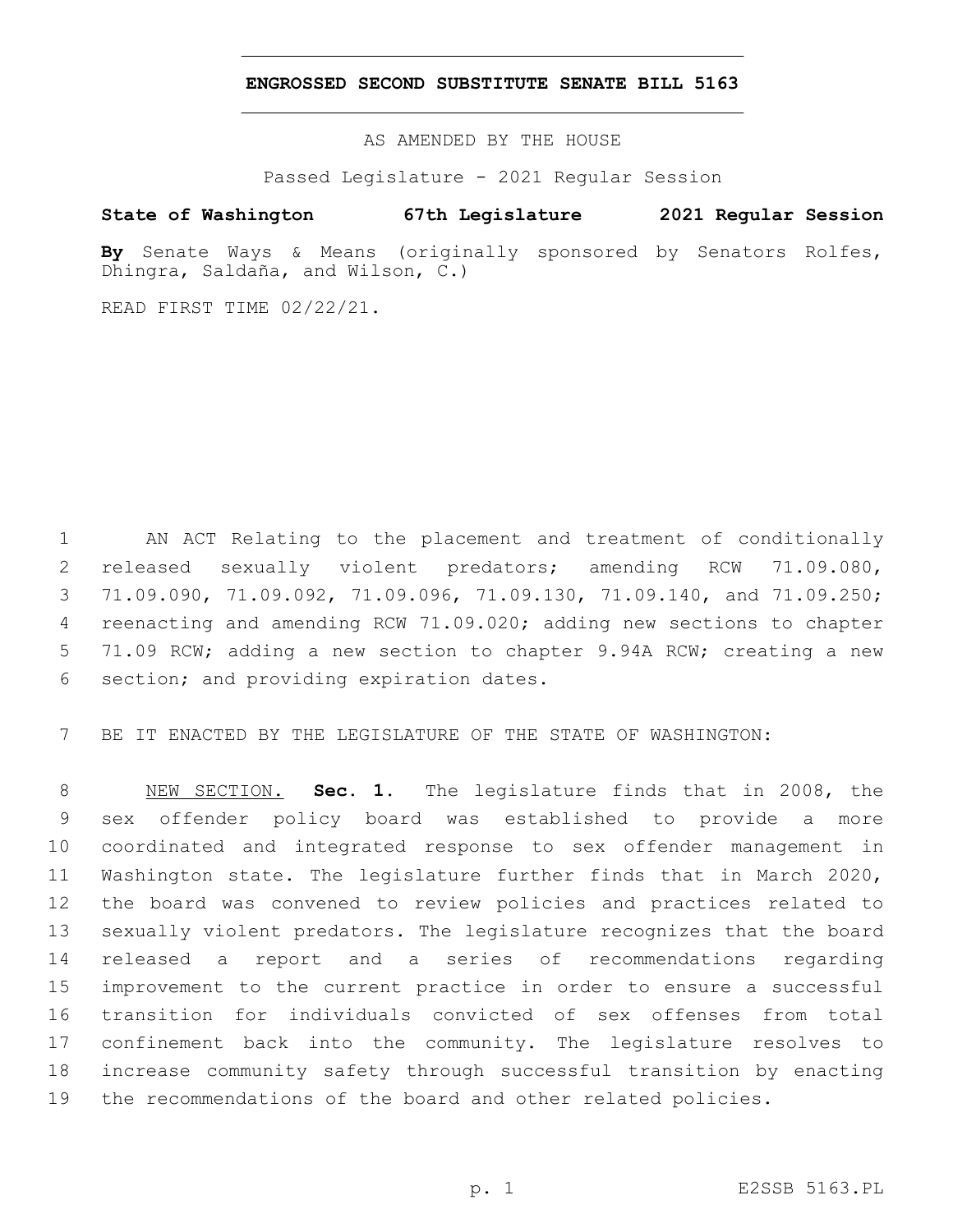**Sec. 2.** RCW 71.09.020 and 2015 c 278 s 2 are each reenacted and 2 amended to read as follows:

 Unless the context clearly requires otherwise, the definitions in 4 this section apply throughout this chapter.

 (1) "Department" means the department of social and health services.6

 (2) "Fair share principles" and "fair share principles of release" means that each county has adequate options for conditional release housing placements in a number generally equivalent to the 10 number of residents from that county who are subject to total 11 confinement pursuant to this chapter.

 (3) "Health care facility" means any hospital, hospice care center, licensed or certified health care facility, health maintenance organization regulated under chapter 48.46 RCW, federally qualified health maintenance organization, federally approved renal dialysis center or facility, or federally approved blood bank.

17 (((43))) (4) "Health care practitioner" means an individual or firm licensed or certified to engage actively in a regulated health 19 profession.

20 (((4))) (5) "Health care services" means those services provided by health professionals licensed pursuant to RCW 18.120.020(4).

 $((\overline{5})$  (6) "Health profession" means those licensed or regulated 23 professions set forth in RCW 18.120.020(4).

24 (((6)) (7) "Less restrictive alternative" means court-ordered treatment in a setting less restrictive than total confinement which satisfies the conditions set forth in RCW 71.09.092. A less restrictive alternative may not include placement in the community 28 protection program as pursuant to RCW 71A.12.230.

 $((+7+))$  (8) "Likely to engage in predatory acts of sexual violence if not confined in a secure facility" means that the person more probably than not will engage in such acts if released unconditionally from detention on the sexually violent predator petition. Such likelihood must be evidenced by a recent overt act if the person is not totally confined at the time the petition is filed 35 under RCW 71.09.030.

 ( $(48)$ )) (9) "Mental abnormality" means a congenital or acquired condition affecting the emotional or volitional capacity which predisposes the person to the commission of criminal sexual acts in a degree constituting such person a menace to the health and safety of 40 others.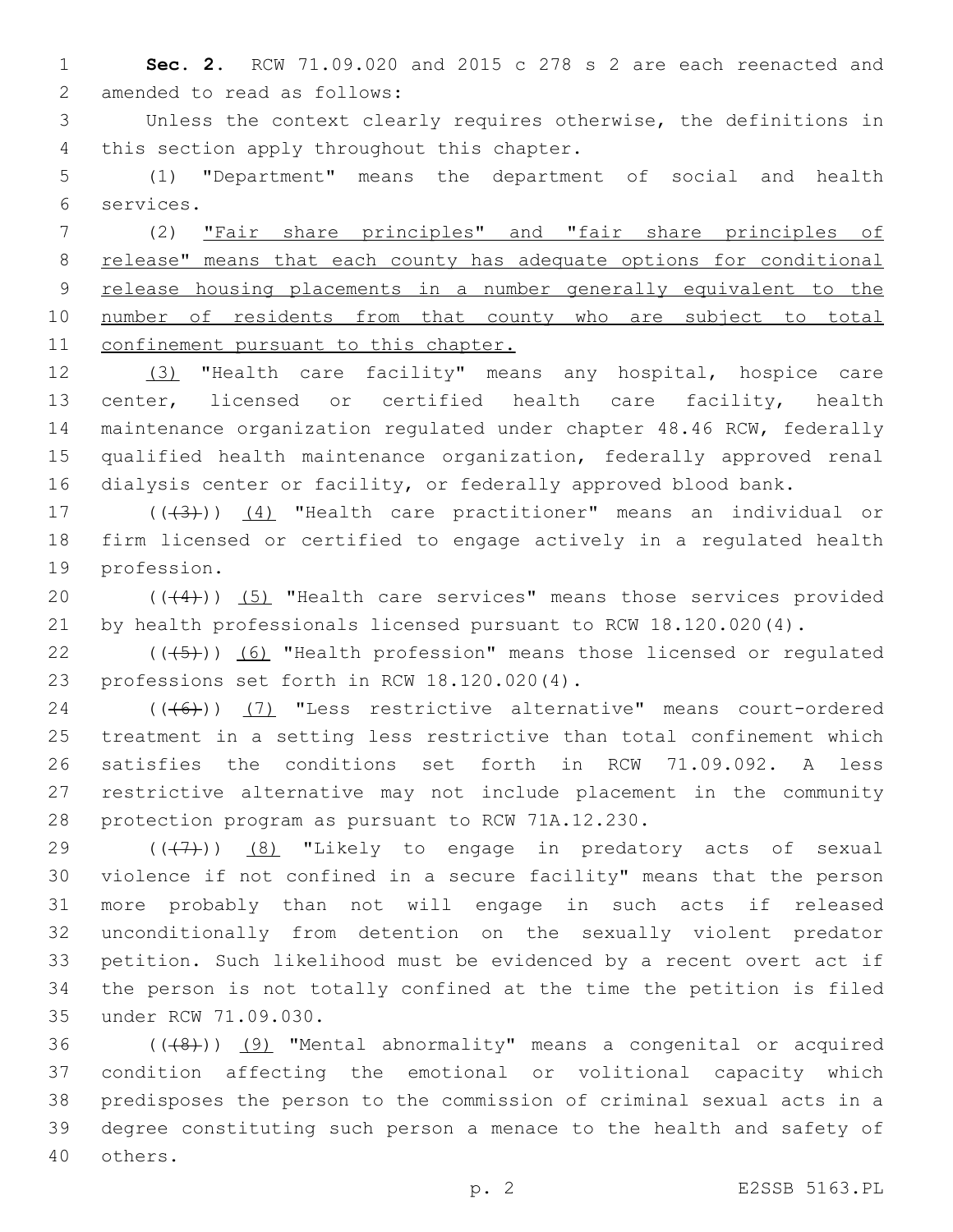1 (((49))) (10) "Personality disorder" means an enduring pattern of inner experience and behavior that deviates markedly from the expectations of the individual's culture, is pervasive and inflexible, has onset in adolescence or early adulthood, is stable over time and leads to distress or impairment. Purported evidence of a personality disorder must be supported by testimony of a licensed 7 forensic psychologist or psychiatrist.

 $((+10))$   $(11)$  "Predatory" means acts directed towards: (a) Strangers; (b) individuals with whom a relationship has been established or promoted for the primary purpose of victimization; or (c) persons of casual acquaintance with whom no substantial personal 12 relationship exists.

13 ((+11)) (12) "Prosecuting agency" means the prosecuting attorney of the county where the person was convicted or charged or the 15 attorney general if requested by the prosecuting attorney, as 16 provided in RCW 71.09.030.

17 (((412))) (13) "Recent overt act" means any act, threat, or combination thereof that has either caused harm of a sexually violent nature or creates a reasonable apprehension of such harm in the mind of an objective person who knows of the history and mental condition 21 of the person engaging in the act or behaviors.

22 (( $(43)$ )) (14) "Risk potential activity" or "risk potential facility" means an activity or facility that provides a higher incidence of risk to the public from persons conditionally released from the special commitment center. Risk potential activities and 26 facilities include: Public and private schools, school bus stops, licensed day care and licensed preschool facilities, public parks, publicly dedicated trails, sports fields, playgrounds, recreational and community centers, churches, synagogues, temples, mosques, public libraries, public and private youth camps, and others identified by the department following the hearings on a potential site required in RCW 71.09.315. For purposes of this chapter, "school bus stops" does not include bus stops established primarily for public transit.

34 (( $(14)$ )) (15) "Secretary" means the secretary of social and 35 health services or the secretary's designee.

36 (((15))) (16) "Secure community transition facility" means a residential facility for persons civilly committed and conditionally released to a less restrictive alternative under this chapter. A secure community transition facility has supervision and security, and either provides or ensures the provision of sex offender

p. 3 E2SSB 5163.PL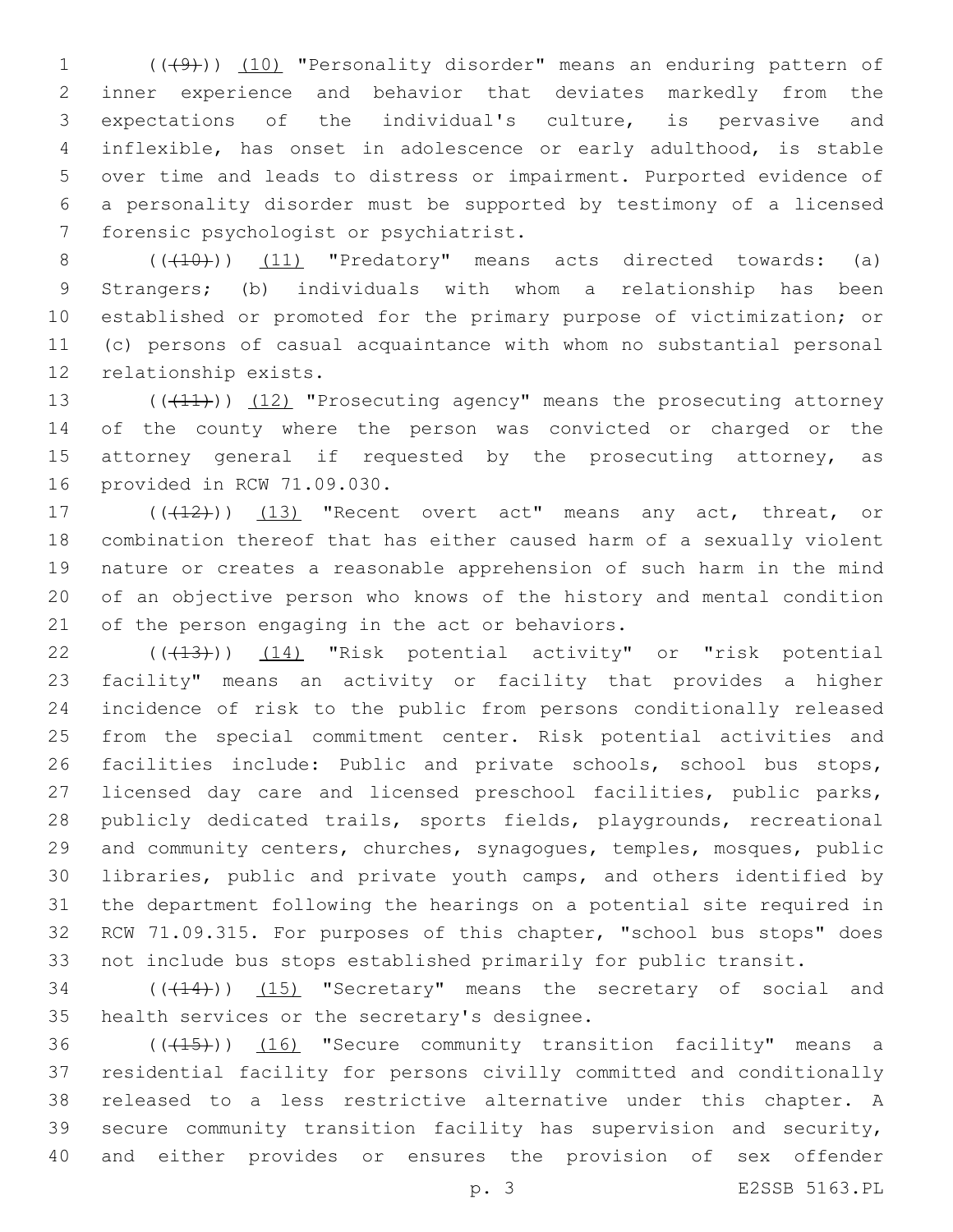treatment services. Secure community transition facilities include but are not limited to the facility established pursuant to RCW 71.09.250(1)(a)(i) and any community-based facilities established under this chapter and operated by the secretary or under contract 5 with the secretary.

6 (((416)) (17) "Secure facility" means a residential facility for persons civilly confined under the provisions of this chapter that includes security measures sufficient to protect the community. Such facilities include total confinement facilities, secure community transition facilities, and any residence used as a court-ordered 11 placement under RCW 71.09.096.

12 (((17))) (18) "Sexually violent offense" means an act committed on, before, or after July 1, 1990, that is: (a) An act defined in Title 9A RCW as rape in the first degree, rape in the second degree by forcible compulsion, rape of a child in the first or second 16 degree, statutory rape in the first or second degree, indecent liberties by forcible compulsion, indecent liberties against a child under age fourteen, incest against a child under age fourteen, or child molestation in the first or second degree; (b) a felony offense in effect at any time prior to July 1, 1990, that is comparable to a sexually violent offense as defined in (a) of this subsection, or any federal or out-of-state conviction for a felony offense that under the laws of this state would be a sexually violent offense as defined in this subsection; (c) an act of murder in the first or second degree, assault in the first or second degree, assault of a child in the first or second degree, kidnapping in the first or second degree, burglary in the first degree, residential burglary, or unlawful imprisonment, which act, either at the time of sentencing for the offense or subsequently during civil commitment proceedings pursuant to this chapter, has been determined beyond a reasonable doubt to have been sexually motivated, as that term is defined in RCW 9.94A.030; or (d) an act as described in chapter 9A.28 RCW, that is an attempt, criminal solicitation, or criminal conspiracy to commit 34 one of the felonies designated in  $(a)$ ,  $(b)$ , or  $(c)$  of this 35 subsection.

36 (((18))) (19) "Sexually violent predator" means any person who has been convicted of or charged with a crime of sexual violence and who suffers from a mental abnormality or personality disorder which makes the person likely to engage in predatory acts of sexual 40 violence if not confined in a secure facility.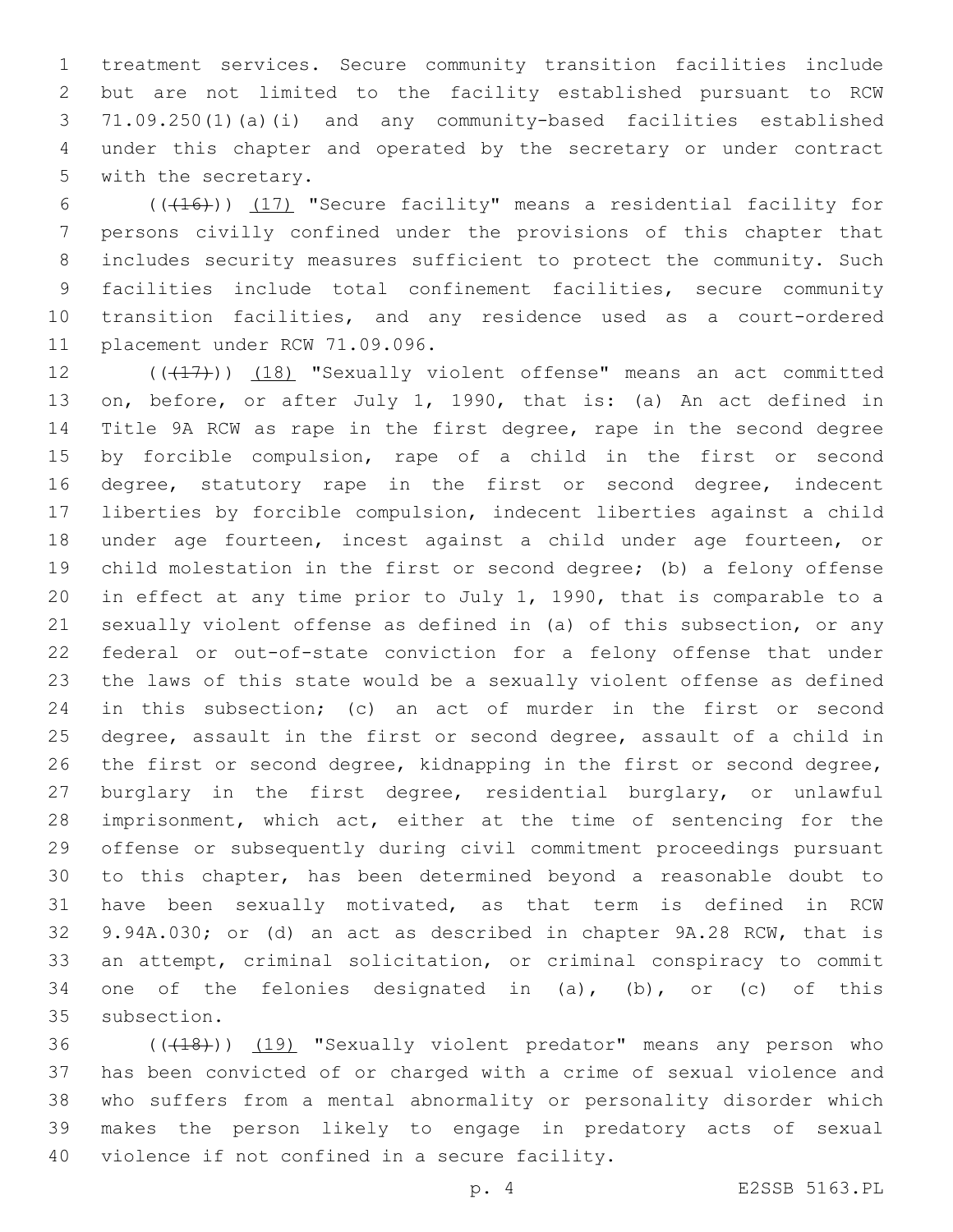(((19))) (20) "Total confinement facility" means a secure facility that provides supervision and sex offender treatment services in a total confinement setting. Total confinement facilities include the special commitment center and any similar facility designated as a total confinement facility by the secretary.

 $((+20))$   $(21)$  "Treatment" means the sex offender specific treatment program at the special commitment center or a specific course of sex offender treatment pursuant to RCW 71.09.092 (1) and  $9(2)$ .

 **Sec. 3.** RCW 71.09.080 and 2012 c 257 s 6 are each amended to 11 read as follows:

 (1) Any person subjected to restricted liberty as a sexually violent predator pursuant to this chapter shall not forfeit any legal right or suffer any legal disability as a consequence of any actions taken or orders made, other than as specifically provided in this 16 chapter, or as otherwise authorized by law.

 (2)(a) Any person committed or detained pursuant to this chapter shall be prohibited from possessing or accessing a personal computer if the resident's individualized treatment plan states that access to a computer is harmful to bringing about a positive response to a specific and certain phase or course of treatment.

 (b) A person who is prohibited from possessing or accessing a personal computer under (a) of this subsection shall be permitted to access a limited functioning personal computer capable of word processing and limited data storage on the computer only that does not have: (i) Internet access capability; (ii) an optical drive, external drive, universal serial bus port, or similar drive capability; or (iii) the capability to display photographs, images, videos, or motion pictures, or similar display capability from any drive or port capability listed under (b)(ii) of this subsection.

 (3) Any person committed pursuant to this chapter has the right 32 to adequate care  $((and))_L$  individualized treatment<sub> $L$  and the</sub> development of an ongoing, clinically appropriate discharge plan as 34 part of the treatment process. The department of social and health services shall keep records detailing all medical, expert, and professional care and treatment received by a committed person, and shall keep copies of all reports of periodic examinations made pursuant to this chapter. All such records and reports shall be made available upon request only to: The committed person, his or her

p. 5 E2SSB 5163.PL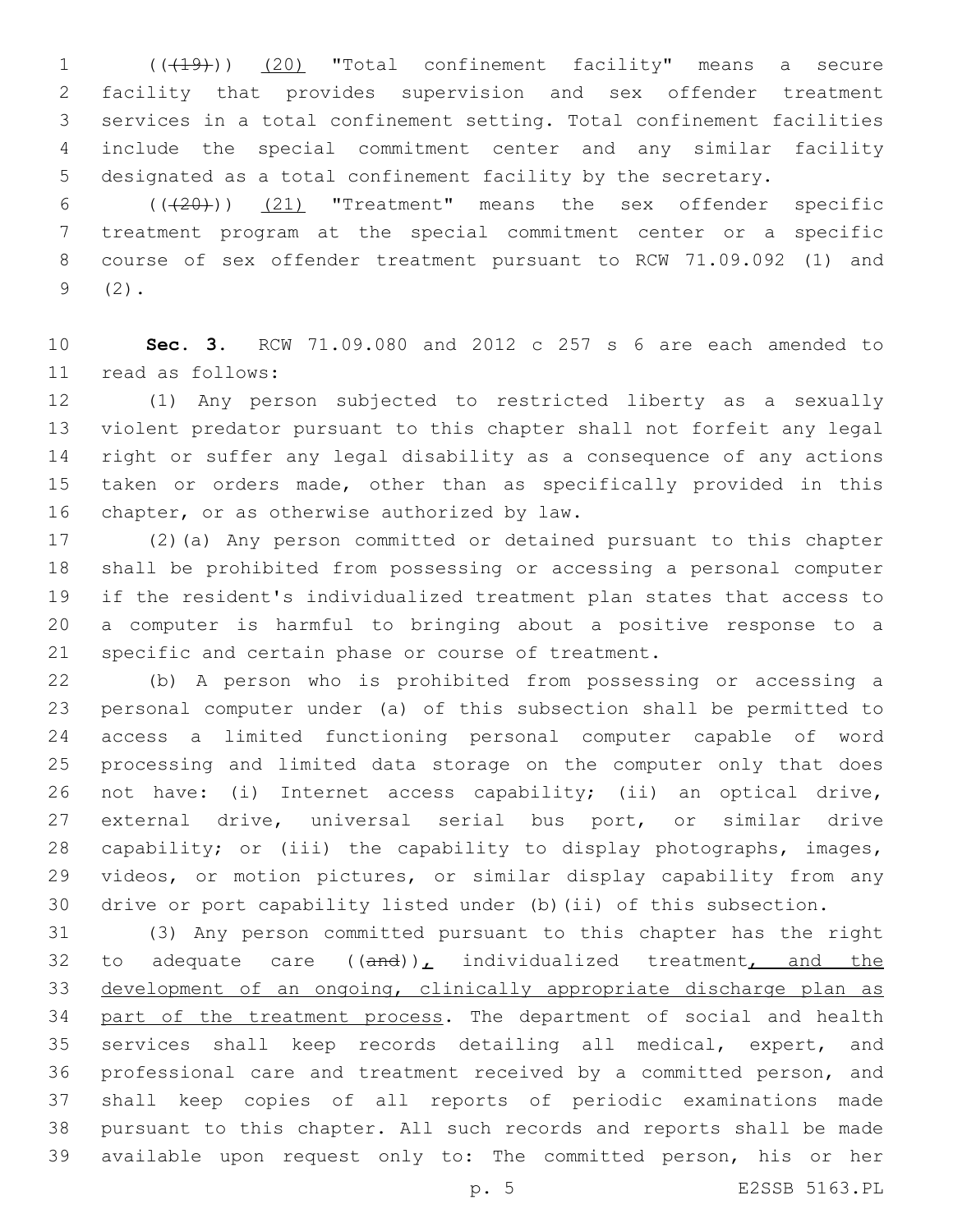attorney, the prosecuting agency, the court, the protection and advocacy agency, or another expert or professional person who, upon proper showing, demonstrates a need for access to such records.

 (4) The right to the development of a discharge plan under subsection (3) of this section does not guarantee that any particular person will be determined appropriate for discharge at any particular time. Nothing in this section precludes the department from expressing professional judgment regarding the suitability of discharge for the protection of a resident's safety or community 10 safety. Individualized and ongoing discharge planning requires, at a minimum, and as part of a person's treatment plan, the following are addressed based on information known to the department and in 13 accordance with policies developed by the department to implement 14 this subsection:

15 (a) The resident's known physical health, functioning, and any need for health aid devices;

 (b) The resident's known intellectual or cognitive level of functioning and need for specialized programming;

(c) The resident's known history of substance use and abuse;

20 (d) The resident's known history of risky or impulsive behaviors, 21 criminogenic needs, and treatment interventions to address them;

 (e) The resident's known ability to perform life skills and 23 activities of daily living independently and the resident's known 24 need for any disability accommodations;

 (f) A summary of the known community services and supports the resident needs for a safe life in the community and the type of 27 providers of such services and support; and

 (g) A plan to mitigate the needs identified in this subsection that also addresses ways to develop or increase social supports, recreation opportunities, gainful employment, and if applicable, spiritual opportunities.

 (5) At the time a person is taken into custody or transferred into a facility pursuant to a petition under this chapter, the professional person in charge of such facility or his or her designee shall take reasonable precautions to inventory and safeguard the personal property of the persons detained or transferred. A copy of the inventory, signed by the staff member making it, shall be given to the person detained and shall, in addition, be open to inspection to any responsible relative, subject to limitations, if any, specifically imposed by the detained person. For purposes of this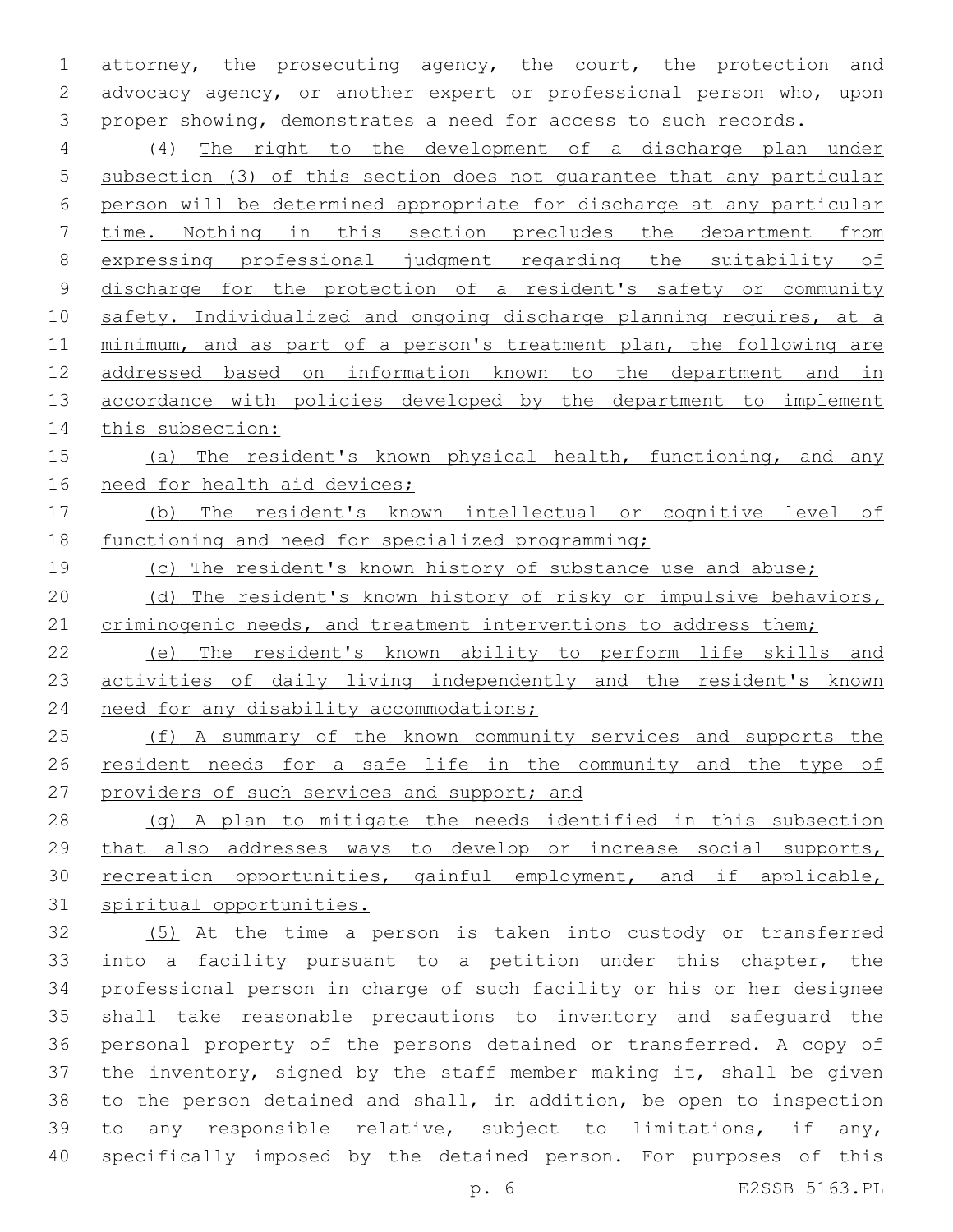subsection, "responsible relative" includes the guardian, conservator, attorney, spouse, parent, adult child, or adult brother or sister of the person. The facility shall not disclose the contents of the inventory to any other person without consent of the patient 5 or order of the court.

 $((+5))$  (6) Nothing in this chapter prohibits a person presently committed from exercising a right presently available to him or her for the purpose of obtaining release from confinement, including the 9 right to petition for a writ of habeas corpus.

 $((+6+))$   $(7)$  No indigent person may be conditionally released or unconditionally discharged under this chapter without suitable clothing, and the secretary shall furnish the person with such sum of money as is required by RCW 72.02.100 for persons without ample funds who are released from correctional institutions. As funds are available, the secretary may provide payment to the indigent persons conditionally released pursuant to this chapter consistent with the optional provisions of RCW 72.02.100 and 72.02.110, and may adopt 18 rules to do so.

 $((+7+))$   $(8)$  If a civil commitment petition is dismissed, or a trier of fact determines that a person does not meet civil commitment criteria, the person shall be released within twenty-four hours of service of the release order on the superintendent of the special commitment center, or later by agreement of the person who is the 24 subject of the petition.

 **Sec. 4.** RCW 71.09.090 and 2018 c 131 s 2 are each amended to 26 read as follows:

27 (1)(a) If the secretary determines that the person's condition 28 has so changed that (( $e$ ither:  $(a)$  The)) the person no longer meets 29 the definition of a sexually violent predator( $\rightarrow$  or  $(b)$  conditional release to a less restrictive alternative is in the best interest of the person and conditions can be imposed that adequately protect the community)), the secretary shall authorize the person to petition the court for ((conditional release to a less restrictive alternative  $\leftrightarrow$ )) unconditional discharge. The petition shall be filed with the court and served upon the prosecuting agency responsible for the initial commitment. The court, upon receipt of the petition for ((conditional release to a less restrictive alternative or)) 38 unconditional discharge, shall within (( $f$ orty-five))  $45$  days order a 39 hearing.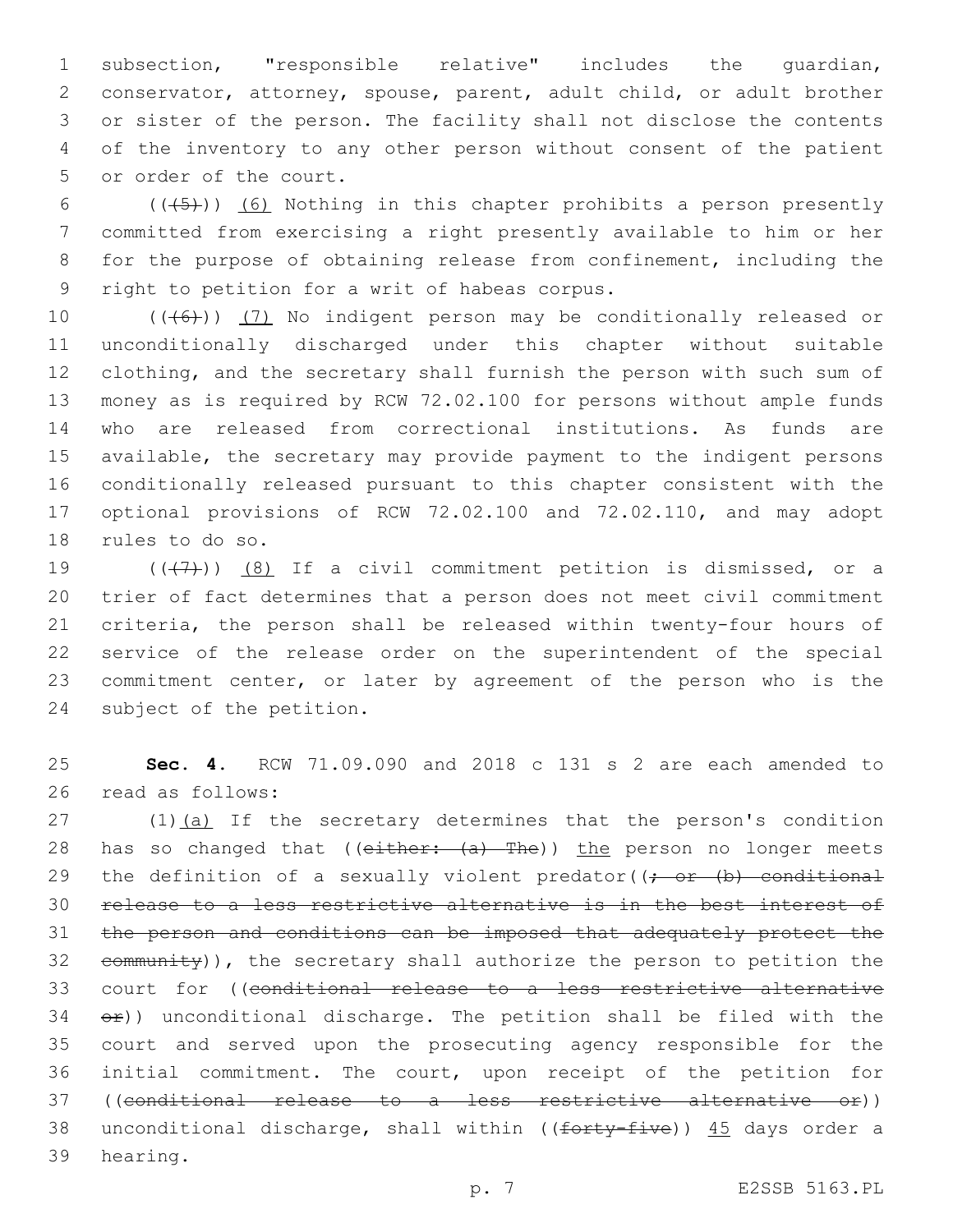(b) If the secretary determines that the person's condition has so changed that conditional release to a less restrictive alternative is in the best interest of the person and conditions can be imposed 4 that adequately protect the community, then the secretary shall authorize the person to petition the court for conditional release to a less restrictive alternative. Upon receipt of the petition, the court shall order the department to identify a less restrictive 8 alternative placement that satisfies RCW 71.09.092 (1) through (4). Once identified, notice of the placement shall be filed with the 10 court and served upon: The prosecuting agency responsible for the initial commitment; any person or persons identified in RCW 12 71.09.140(2)(a) who have opted to receive notifications under this 13 chapter; and the person and his or her counsel. If the department cannot identify a placement available to the person that satisfies 15 RCW 71.09.092 (1) through (4) within 90 days, the department shall 16 provide a written certification to the court, the prosecuting agency 17 responsible for the initial commitment, and the person and his or her counsel, detailing the efforts of the department to identify a 19 qualifying placement. Upon the department's certification, the person may propose a placement that satisfies RCW 71.09.092 (1) through (3). 21 After a less restrictive placement has been proposed by either the department or the person, the court shall within 45 days order a hearing.

 (2)(a) Nothing contained in this chapter shall prohibit the person from otherwise petitioning the court for conditional release to a less restrictive alternative or unconditional discharge without the secretary's approval. The secretary shall provide the committed person with an annual written notice of the person's right to petition the court for conditional release to a less restrictive alternative or unconditional discharge over the secretary's objection. The notice shall contain a waiver of rights. The secretary shall file the notice and waiver form and the annual report with the court. If the person does not affirmatively waive the right to petition, the court shall set a show cause hearing to determine whether probable cause exists to warrant a hearing on whether the person's condition has so changed that: (i) He or she no longer meets the definition of a sexually violent predator; or (ii) conditional release to a proposed less restrictive alternative would be in the best interest of the person and conditions can be imposed that would 40 adequately protect the community.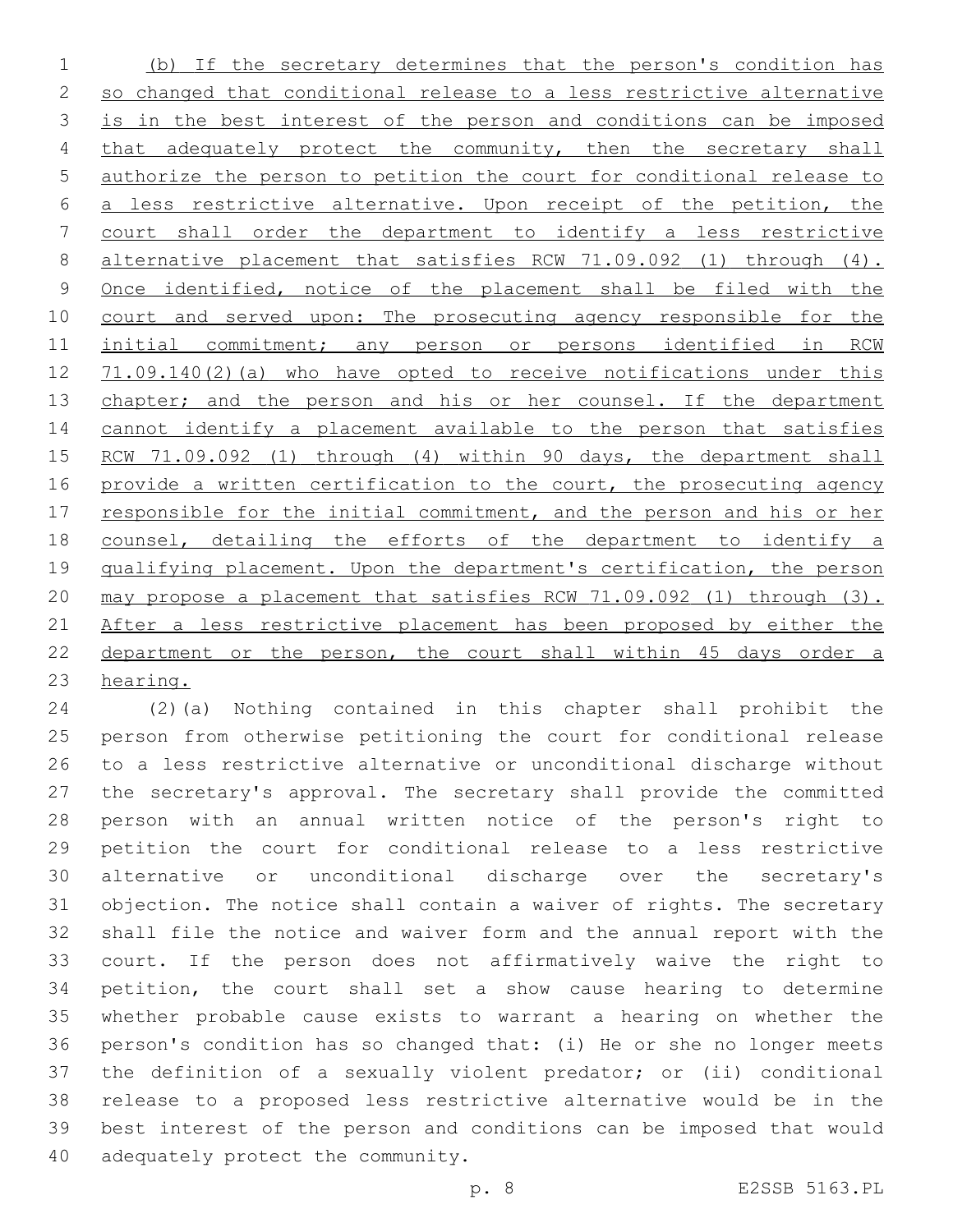(b)(i) The committed person shall have a right to have an attorney represent him or her at the show cause hearing, which may be conducted solely on the basis of affidavits or declarations, but the person is not entitled to be present at the show cause hearing. At the show cause hearing, the prosecuting agency shall present prima facie evidence establishing: (A) That the committed person continues to meet the definition of a sexually violent predator; and (B) that a less restrictive alternative is not in the best interest of the person and conditions cannot be imposed that adequately protect the 10 community.

 (ii)(A) If the state produces prima facie evidence that the committed person continues to be a sexually violent predator, then the state's burden under (b)(i)(A) of this subsection is met and an unconditional release trial may not be ordered unless the committed person produces evidence satisfying: Subsection (4)(a) of this section; and subsection (4)(b) (i) or (ii) of this section.

 (B) If the state produces prima facie evidence that a less restrictive alternative is not appropriate for the committed person, then the state's burden under (b)(i)(B) of this subsection is met, and a conditional release trial may not be ordered unless the 21 committed person:

 (I) Produces evidence satisfying: Subsection (4)(a) of this section; and subsection (4)(b) (i) or (ii) of this section; and

 (II) Presents the court with a specific placement satisfying the 25 requirements of RCW 71.09.092.

 (iii) In making the showing required under (b)(i) of this subsection, the state may rely exclusively upon the annual report prepared pursuant to RCW 71.09.070. The committed person may present responsive affidavits or declarations to which the state may reply.

30 (c) $(i)$  If the court at the show cause hearing determines that 31 either:  $((\overleftrightarrow{+}))$  (A) The state has failed to present prima facie evidence that the committed person continues to meet the definition 33 of a sexually violent predator ((and that no proposed less restrictive alternative is in the best interest of the person and conditions cannot be imposed that would adequately protect the 36 community)); or  $((\pm i)^2)$  (B) probable cause exists to believe that 37 the person's condition has so changed that  $((\div(A)-The))$  the person no 38 longer meets the definition of a sexually violent predator( $\rightarrow$   $\rightarrow$   $\rightarrow$  release to a proposed less restrictive alternative would be in the best interest of the person and conditions can be imposed that would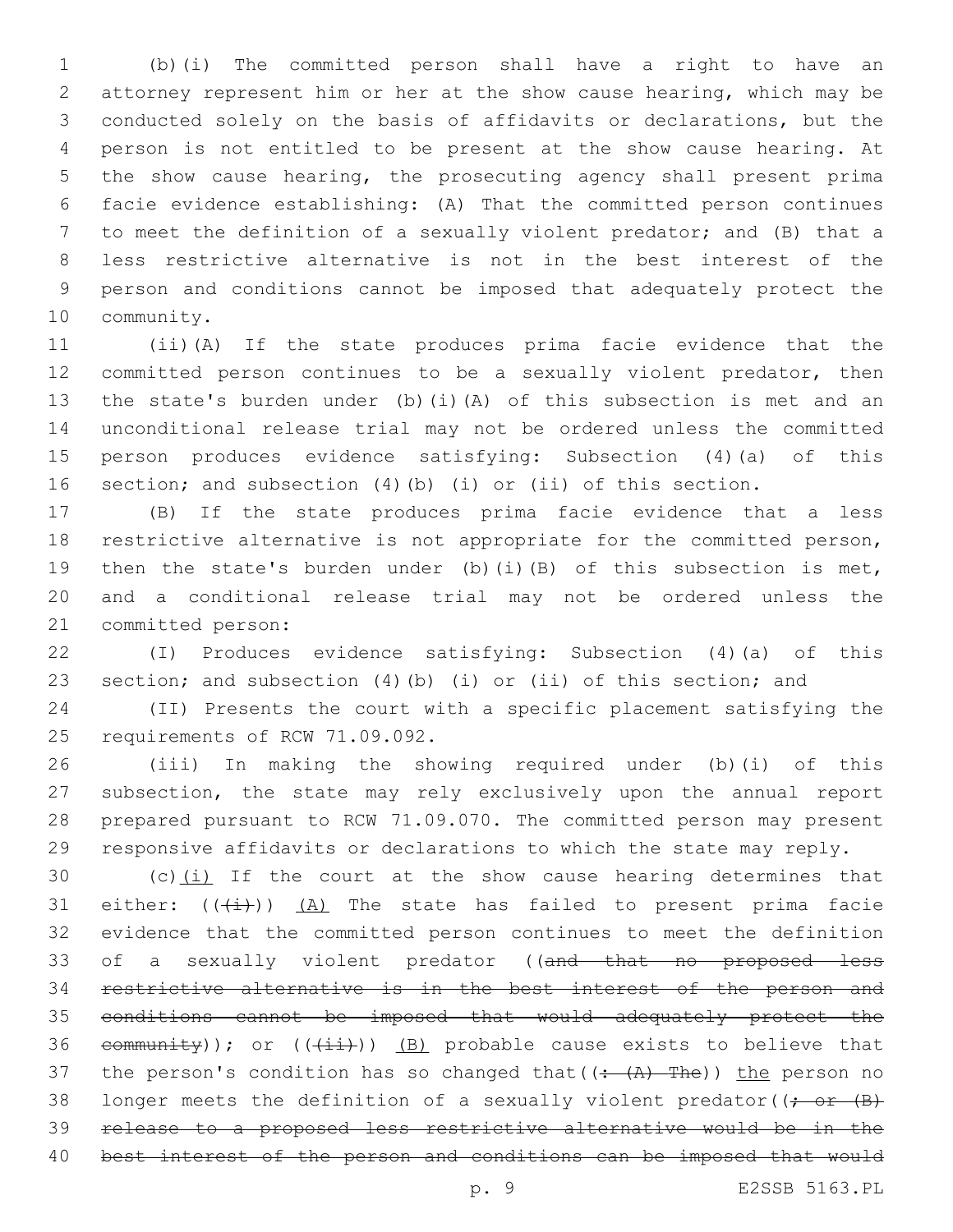1 adequately protect the community)), then the court shall set a 2 hearing on ((either or both issues)) the issue of unconditional 3 discharge.

 (ii) If the court at the show cause hearing determines that the state has failed to present prima facie evidence that no proposed less restrictive alternative is in the best interest of the person and conditions cannot be imposed that would adequately protect the community, the court shall enter an order directing the department to propose a less restrictive alternative that satisfies RCW 71.09.092 (1) through (4). If the department cannot identify a placement available to the person that satisfies RCW 71.09.092 (1) through (4) within 90 days, the department shall provide a written certification 13 to the court, the prosecuting agency responsible for the initial 14 commitment, and the person and his or her counsel, detailing the 15 efforts of the department to identify a qualifying placement. Upon 16 the department's certification, the person may propose a placement that satisfies RCW 71.09.092 (1) through (3). After a less restrictive placement has been proposed by either the department or the person, the court shall set a hearing on the issue of conditional release.

 (iii) If the court at the show cause hearing determines, based on 22 the evidence submitted by the person, that probable cause exists to believe that release to a less restrictive alternative would be in 24 the best interest of the person and conditions can be imposed that would adequately protect the community, the court shall set a hearing on the issue of conditional release if the person presents the court with a specific placement that satisfies the requirements of RCW 71.09.092.

 (d) If the court has not previously considered the issue of release to a less restrictive alternative, either through a trial on 31 the merits or through the procedures set forth in RCW 71.09.094(1), or if an immediately preceding less restrictive alternative was revoked due to the loss of adequate housing or treatment for reasons other than noncompliance with housing requirements, treatment, or 35 other conditions of the less restrictive alternative, the court shall consider whether release to a less restrictive alternative would be in the best interests of the person and conditions can be imposed that would adequately protect the community, without considering 39 whether the person's condition has changed. ((The court may not find 40 probable cause for a trial addressing less restrictive alternatives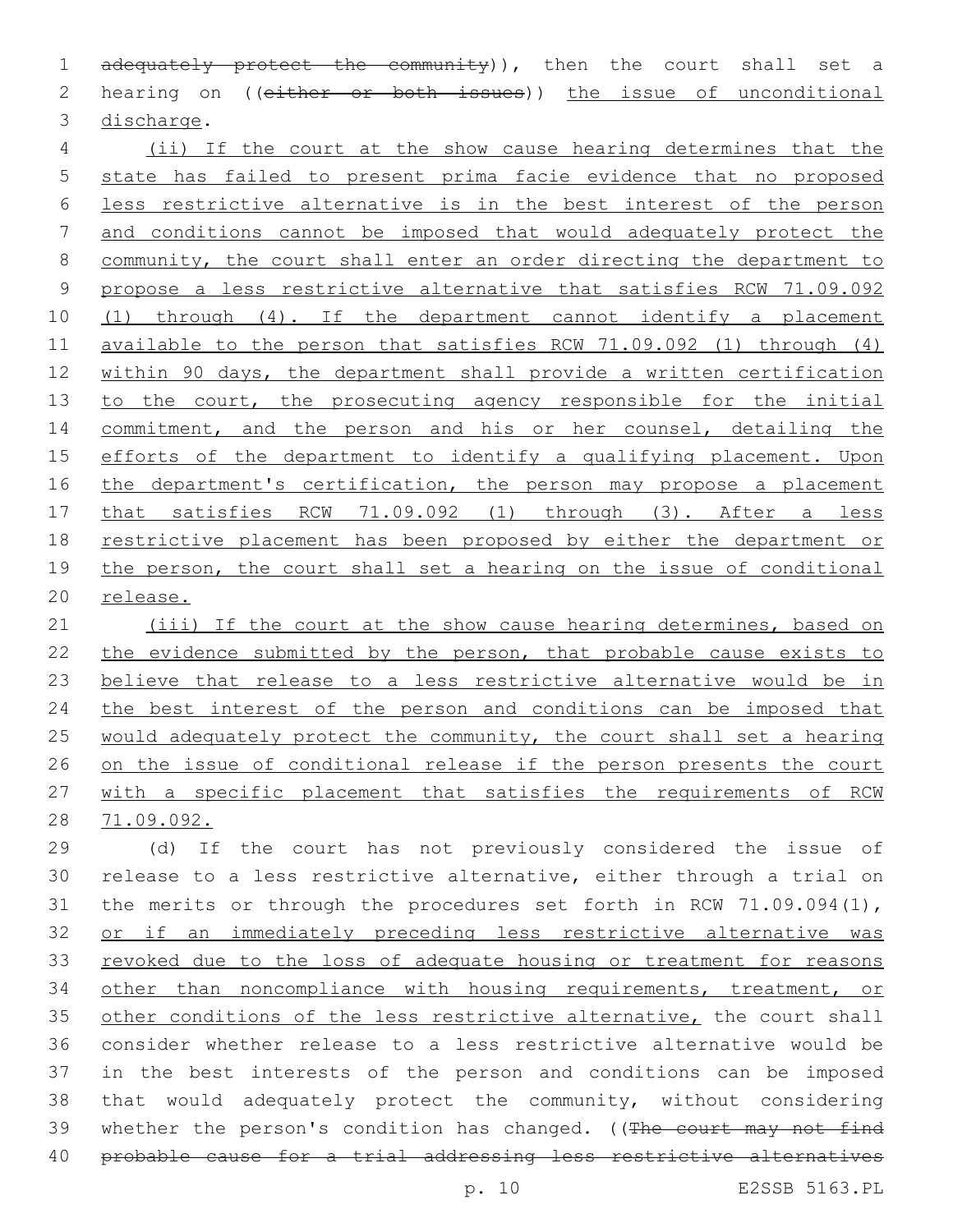unless a proposed less restrictive alternative placement meeting the conditions of RCW 71.09.092 is presented to the court at the show cause hearing.))

 (3)(a) At the hearing resulting from subsection (1) or (2) of this section, the committed person shall be entitled to be present and to the benefit of all constitutional protections that were afforded to the person at the initial commitment proceeding. The prosecuting agency shall represent the state and shall have a right to a jury trial and to have the committed person evaluated by experts chosen by the state. The prosecuting agency shall have a right to a current evaluation of the person by experts chosen by the state. The judge may require the person to complete any or all of the following procedures or tests if requested by the evaluator: (i) A clinical 14 interview; (ii) psychological testing; (iii) plethysmograph testing; and (iv) polygraph testing. The judge may order the person to complete any other procedures and tests relevant to the evaluation. The state is responsible for the costs of the evaluation. The committed person shall also have the right to a jury trial and the right to have experts evaluate him or her on his or her behalf and the court shall appoint an expert if the person is indigent and 21 requests an appointment.

 (b) Whenever any indigent person is subjected to an evaluation under (a) of this subsection, the office of public defense is responsible for the cost of one expert or professional person conducting an evaluation on the person's behalf. When the person wishes to be evaluated by a qualified expert or professional person 27 of his or her own choice, such expert or professional person must be permitted to have reasonable access to the person for the purpose of such evaluation, as well as to all relevant medical and psychological records and reports. In the case of a person who is indigent, the court shall, upon the person's request, assist the person in obtaining an expert or professional person to perform an evaluation or participate in the hearing on the person's behalf. Nothing in this chapter precludes the person from paying for additional expert 35 services at his or her own expense.

 (c) If the issue at the hearing is whether the person should be unconditionally discharged, the burden of proof shall be upon the state to prove beyond a reasonable doubt that the committed person's condition remains such that the person continues to meet the definition of a sexually violent predator. Evidence of the prior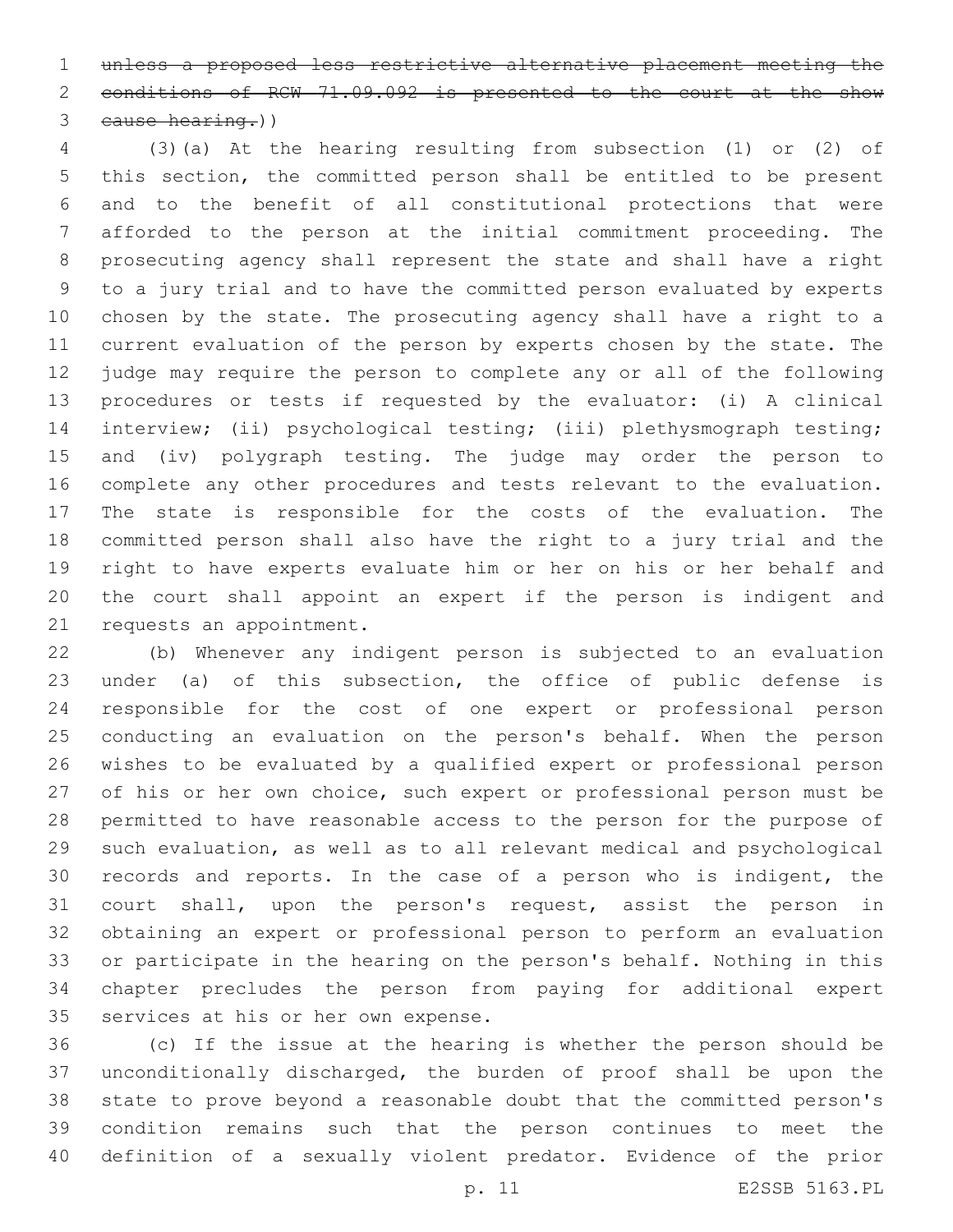commitment trial and disposition is admissible. The recommitment proceeding shall otherwise proceed as set forth in RCW 71.09.050 and 71.09.060.3

 (d) If the issue at the hearing is whether the person should be conditionally released to a less restrictive alternative, the burden of proof at the hearing shall be upon the state to prove beyond a reasonable doubt that conditional release to any proposed less restrictive alternative either: (i) Is not in the best interest of the committed person; or (ii) does not include conditions that would adequately protect the community. Evidence of the prior commitment 11 trial and disposition is admissible.

 (4)(a) Probable cause exists to believe that a person's condition has "so changed," under subsection (2) of this section, only when evidence exists, since the person's last commitment trial, or less restrictive alternative revocation proceeding, of a substantial change in the person's physical or mental condition such that the person either no longer meets the definition of a sexually violent predator or that a conditional release to a less restrictive alternative is in the person's best interest and conditions can be 20 imposed to adequately protect the community.

 (b) A new trial proceeding under subsection (3) of this section may be ordered, or a trial proceeding may be held, only when there is current evidence from a licensed professional of one of the following and the evidence presents a change in condition since the person's 25 last commitment trial proceeding:

 (i) An identified physiological change to the person, such as paralysis, stroke, or dementia, that renders the committed person unable to commit a sexually violent act and this change is permanent; 29 or

 (ii) A change in the person's mental condition brought about through positive response to continuing participation in treatment which indicates that the person meets the standard for conditional release to a less restrictive alternative or that the person would be safe to be at large if unconditionally released from commitment.

 (c) For purposes of this section, a change in a single demographic factor, without more, does not establish probable cause for a new trial proceeding under subsection (3) of this section. As used in this section, a single demographic factor includes, but is not limited to, a change in the chronological age, marital status, or 40 gender of the committed person.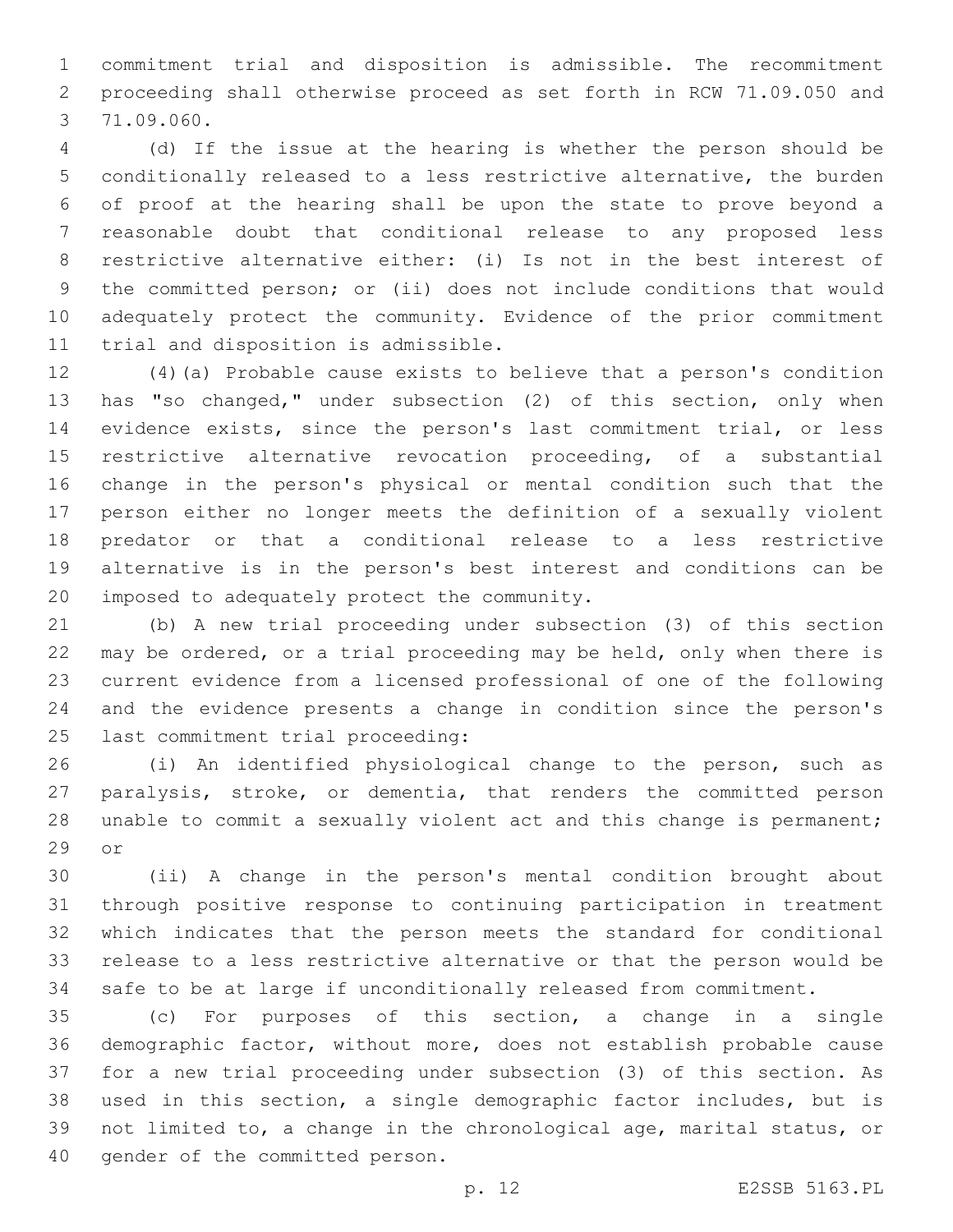(5) When the court enters an order for unconditional discharge of 2 a person from an immediately preceding less restrictive placement, 3 the court must direct the clerk to transmit a copy of the order to 4 the department of corrections for discharge process and termination of cause.

 (6) The jurisdiction of the court over a person civilly committed pursuant to this chapter continues until such time as the person is 8 unconditionally discharged.

9 (((6)) (7) During any period of confinement pursuant to a criminal conviction, or for any period of detention awaiting trial on 11 criminal charges, this section is suspended.

 **Sec. 5.** RCW 71.09.092 and 2009 c 409 s 9 are each amended to 13 read as follows:

 Before the court may enter an order directing conditional release to a less restrictive alternative, it must find the following: (1) The person will be treated by a treatment provider who is qualified to provide such treatment in the state of Washington under chapter 18.155 RCW; (2) the treatment provider has presented a specific course of treatment and has agreed to assume responsibility for such treatment and will report progress to the court on a regular basis, and will report violations immediately to the court, the prosecutor, the supervising community corrections officer, and the superintendent of the special commitment center; (3) housing exists in Washington 24 that complies with distance restrictions, is sufficiently secure to protect the community, and the person or agency providing housing to the conditionally released person has agreed in writing to accept the 27 person, to provide the level of security required by the court, and immediately to report to the court, the prosecutor, the supervising community corrections officer, and the superintendent of the special commitment center if the person leaves the housing to which he or she has been assigned without authorization; (4) if the department has proposed housing that is outside of the county of commitment, a documented effort was made by the department to ensure that placement 34 is consistent with fair share principles of release; (5) the person is willing to comply with the treatment provider and all requirements 36 imposed by the treatment provider and by the court; and  $((+5+))$  (6) the person will be under the supervision of the department of corrections and is willing to comply with supervision requirements 39 imposed by the department of corrections.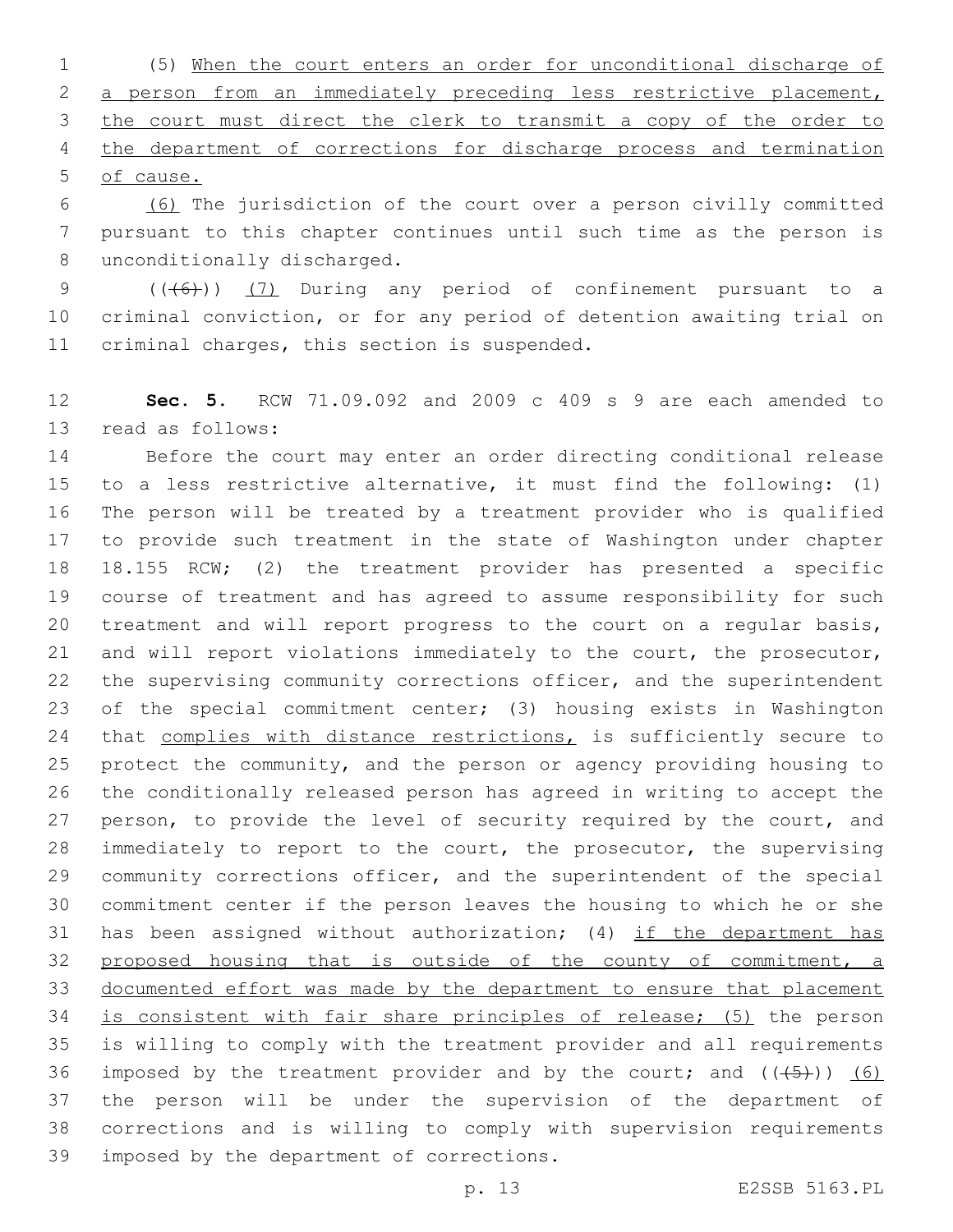**Sec. 6.** RCW 71.09.096 and 2015 c 278 s 3 are each amended to 2 read as follows:

 (1) If the court or jury determines that conditional release to a less restrictive alternative is in the best interest of the person and includes conditions that would adequately protect the community, and the court determines that the minimum conditions set forth in RCW 71.09.092 and in this section are met, the court shall enter judgment 8 and direct a conditional release.

 (2) The court shall impose any additional conditions necessary to ensure compliance with treatment and to protect the community. If the court finds that conditions do not exist that will both ensure the person's compliance with treatment and protect the community, then the person shall be remanded to the custody of the department of social and health services for control, care, and treatment in a secure facility as designated in RCW 71.09.060(1).

 (3) If the service provider designated by the court to provide inpatient or outpatient treatment or to monitor or supervise any other terms and conditions of a person's placement in a less restrictive alternative is other than the department of social and health services or the department of corrections, then the service provider so designated must agree in writing to provide such treatment, monitoring, or supervision in accord with this section. Any person providing or agreeing to provide treatment, monitoring, or supervision services pursuant to this chapter may be compelled to testify and any privilege with regard to such person's testimony is 26 deemed waived.

 (4)(a) Prior to authorizing any release to a less restrictive alternative, the court shall impose such conditions upon the person 29 as are necessary to ensure the safety of the community. In imposing conditions, the court must impose a restriction on the proximity of the person's residence to public or private schools providing instruction to kindergarten or any grades one through 12 in 33 accordance with RCW 72.09.340. Courts shall require a minimum distance restriction of 500 feet on the proximity of the person's residence to child care facilities and public or private schools providing instruction to kindergarten or any grades one through 12. The court shall order the department of corrections to investigate 38 the less restrictive alternative and, within 60 days of the order to 39 investigate, recommend any additional conditions to the court. These conditions shall be individualized to address the person's specific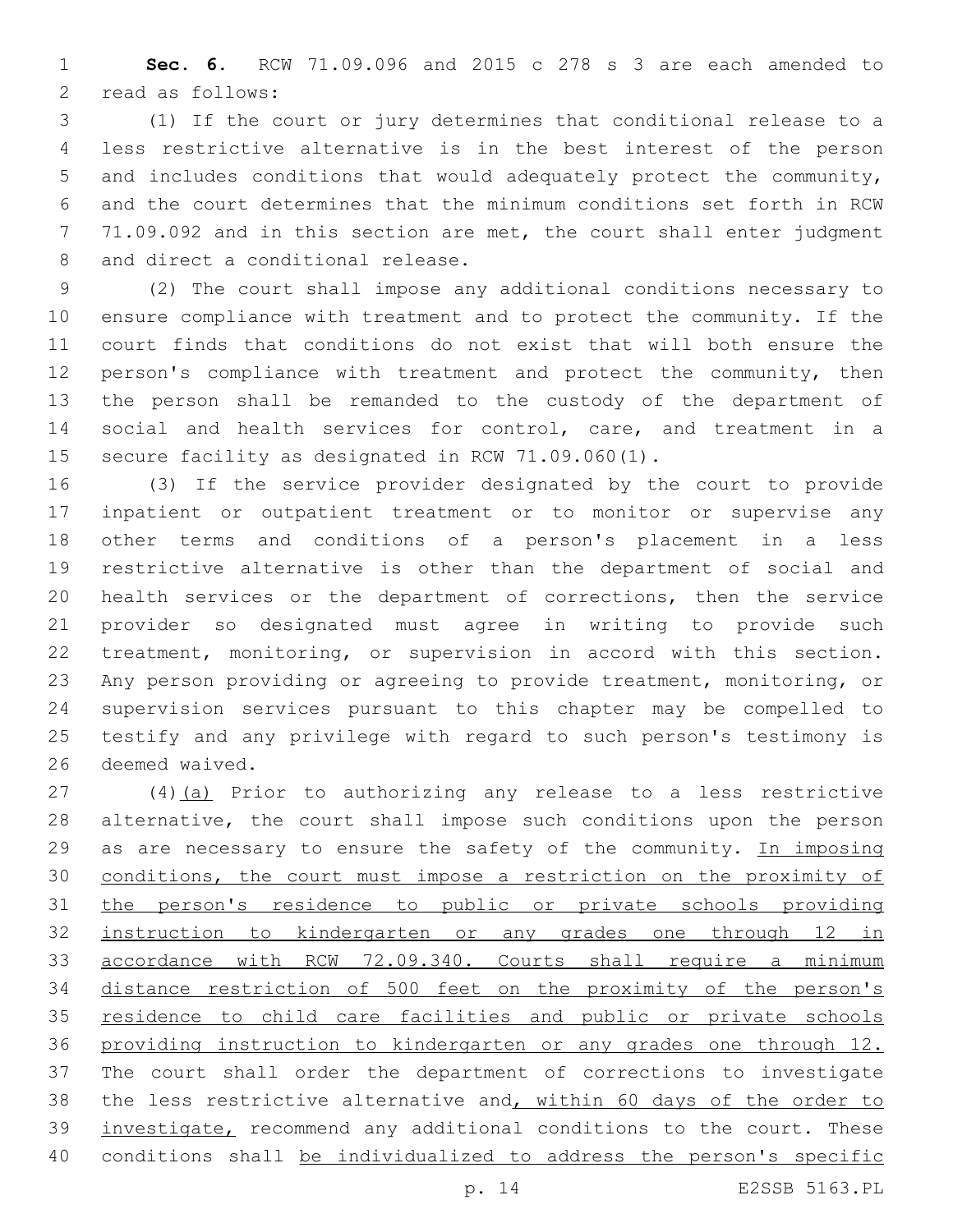1 risk factors and criminogenic needs and may include, but are not limited to the following: Specification of residence or restrictions on residence including distance restrictions, specification of 4 contact with a reasonable number of individuals upon the person's request who are verified by the department of corrections to be appropriate social contacts, prohibition of contact with potential or past victims, prohibition of alcohol and other drug use, participation in a specific course of inpatient or outpatient treatment that may include monitoring by the use of polygraph and plethysmograph, monitoring through the use of global positioning 11 ((satellite [global positioning system])) system technology, supervision by a department of corrections community corrections 13 officer, a requirement that the person remain within the state unless 14 the person receives prior authorization by the court, and any other conditions that the court determines are in the best interest of the person or others. A copy of the conditions of release shall be given to the person and to any designated service providers.

18 (b) To the greatest extent possible, the person, person's 19 counsel, prosecuting agency responsible for the initial commitment, 20 treatment provider, supervising community corrections officer, and 21 appropriate clinical staff of the special commitment center shall 22 meet and collaborate to craft individualized, narrowly tailored, and 23 empirically based conditions to present to the court to help 24 facilitate the person's successful transition to the community.

 (5)(a) Prior to authorizing release to a less restrictive 26 alternative proposed by the department, the court shall consider 27 whether ((it is appropriate to release the person to the person's 28 county of commitment)) the person's less restrictive alternative placement is in accordance with fair share principles. To ensure equitable distribution of releases, and prevent the disproportionate grouping of persons subject to less restrictive orders in any one county, or in any one jurisdiction or community within a county, the legislature finds it is appropriate for releases to a less 34 restrictive alternative to occur in ((the person's county of 35 commitment, unless)) a manner that adheres to fair share principles. The legislature recognizes that there may be reasons why the department may not recommend that a person be released to his or her county of commitment, including availability of individualized 39 resources, the person's support needs, or when the court determines that the person's return to his or her county of commitment would be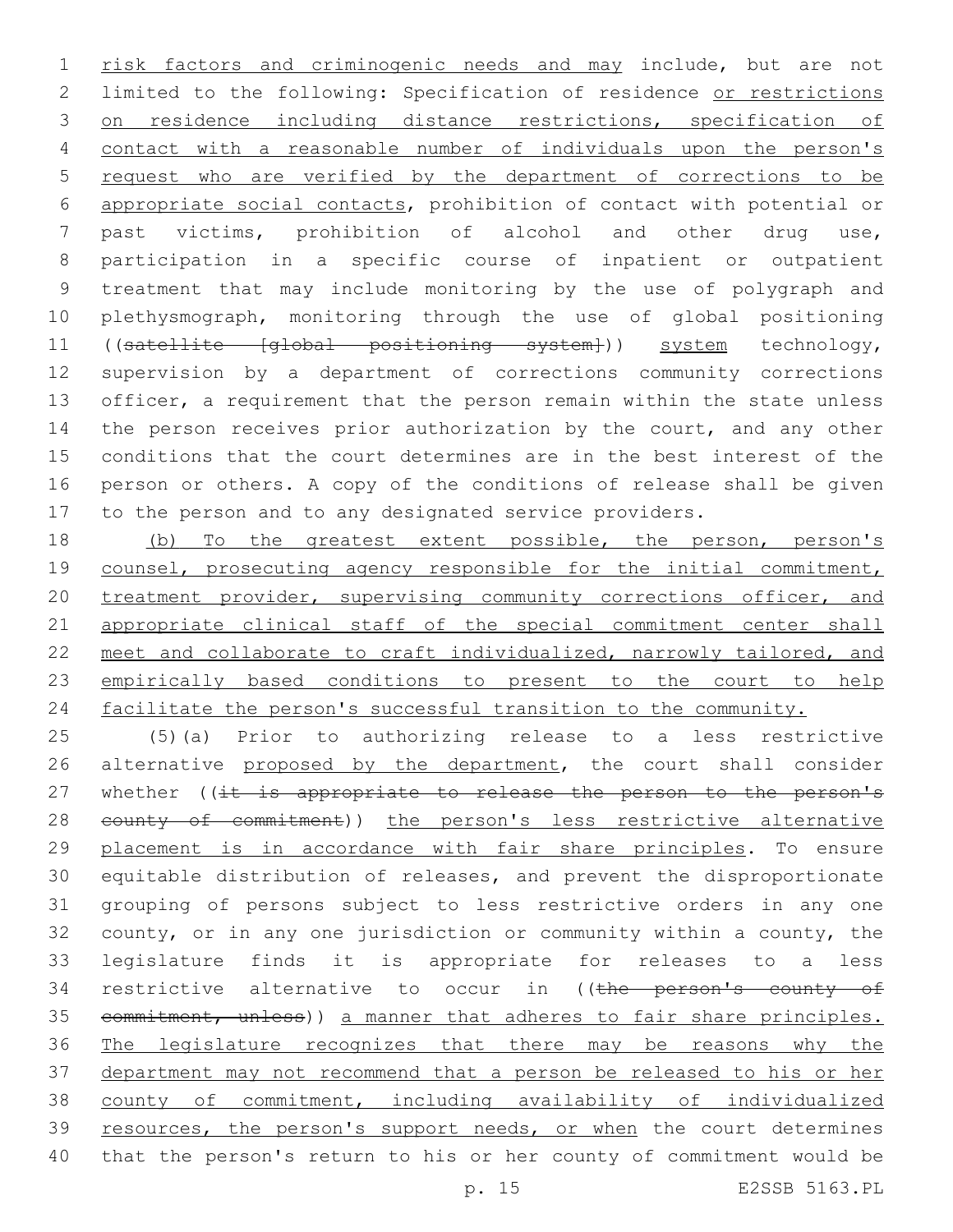inappropriate considering any court-issued protection orders, victim safety concerns that cannot be addressed through use of global 3 positioning system technology, the ((availability)) unavailability of appropriate treatment or facilities that would adequately protect the 5 community, negative influences on the person,  $((\theta \hat{r}))$  and the location of family or other persons or organizations offering support to the person. If the court authorizes conditional release based on the department's proposal to a county other than the county of 9 commitment, the court shall enter specific findings regarding its decision and identify whether the release remains in line with fair share principles.

12 (b)(i) When the department ((or court assists in developing a)) 13 develops a less restrictive alternative placement under this section 14 ((which is outside of the county of commitment, and there are two or 15 more options for placement, it shall endeavor to develop the 16 placement in a manner that does not have a disproportionate effect on 17 a single county)), it shall attempt to identify a placement 18 satisfying the requirements of RCW 71.09.092 that is aligned with 19 fair share principles. The department shall document its rationale 20 for the recommended placement.

 (ii) If the department does not support or recommend conditional release to a less restrictive alternative due to a clinical 23 determination, the department shall document its objection and 24 certify that the department is developing the less restrictive alternative pursuant to a court order and not because of a clinical determination.

27 (iii) When the department develops or proposes a less restrictive 28 alternative placement under this chapter, it shall be considered a 29 predisposition recommendation.

30 (iv) In developing, modifying, and enforcing less restrictive 31 alternatives, the department shall be deemed to be performing a 32 quasi-judicial function.

 $($   $($   $($   $($   $+$   $b$  $)$   $)$   $($   $c)$  If the committed person is not conditionally released 34 to his or her county of commitment, the department shall provide the 35 law and justice council of the county in which the person is 36 conditionally released with notice and a written explanation, 37 including whether the department remains in compliance with fair 38 share principles regarding releases under this chapter.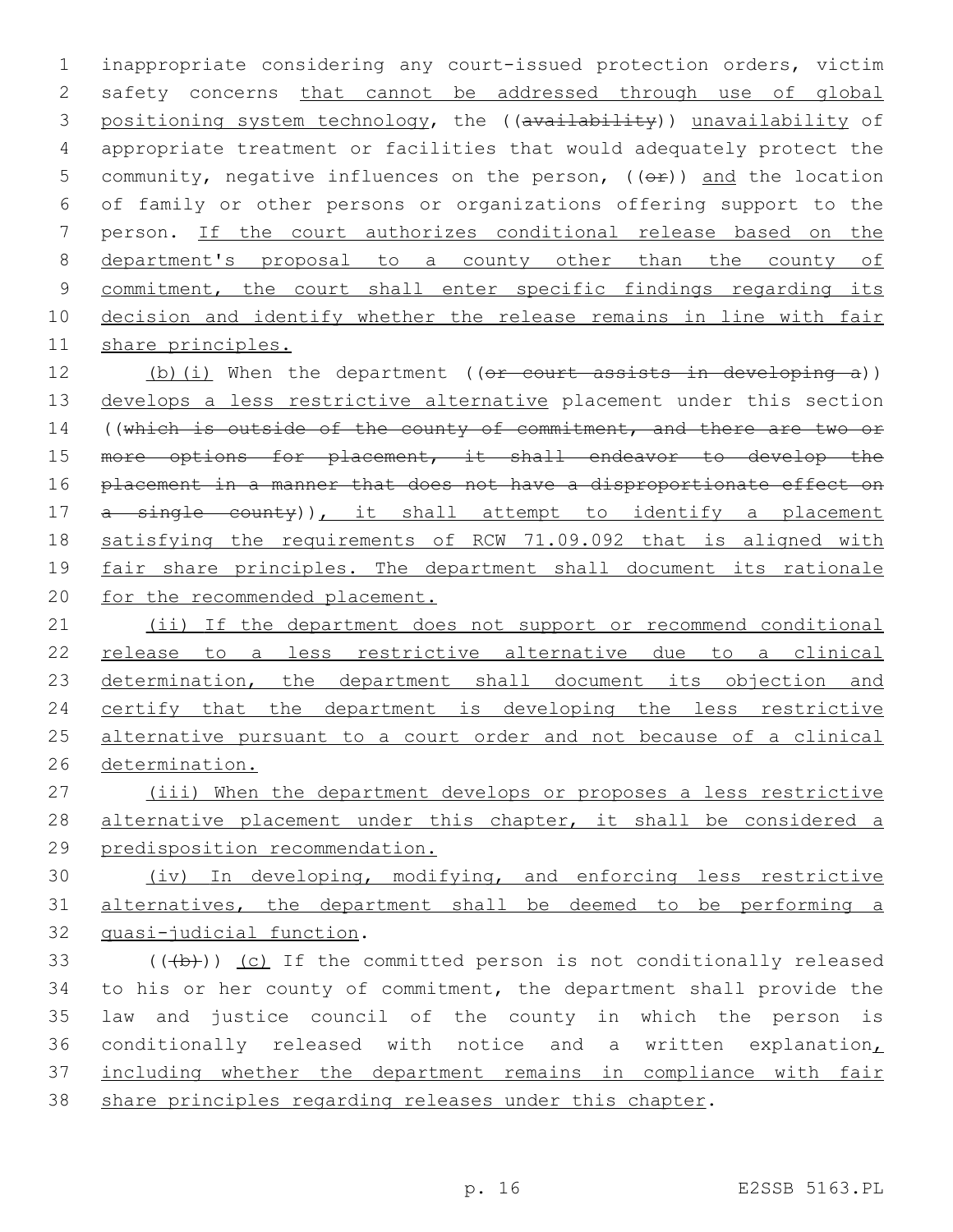1 (((+e))) (d) For purposes of this section, the person's county of commitment means the county of the court which ordered the person's commitment.3 4 (((d))) (e) This subsection (5) does not apply to releases to a secure community transition facility under RCW 71.09.250. (6)(a) When ordered by the court, the department must provide less restrictive alternative treatment that includes, at a minimum: (i) The services identified in the person's discharge plan as outlined in RCW 71.09.080(4); 10 (ii) The assignment of a community care coordinator; (iii) Regular contacts with providers of court-ordered treatment services; 13 (iv) Community escorts, if needed; (v) A transition plan that addresses the person's access to continued services upon unconditional discharge; 16 (vi) Financial support for necessary housing; (vii) Life skills training and disability accommodations, if 18 needed; and (viii) Assistance in pursuing benefits, education, and employment. (b) At the time the department of corrections is ordered to investigate a proposed less restrictive alternative placement, 23 subject to the availability of amounts appropriated for this specific purpose, the department shall assign a social worker to assist the person with discharge planning, pursuing benefits, and coordination of care prior to release. (i) The social worker shall assist the person with completing applications for benefits prior to the person's release from total 29 confinement. (ii) To promote continuity of care and the individual's success in the community, the department social worker shall be responsible for initiating a clinical transition of care between the last treating clinician at the special commitment center and the person's designated community treatment provider. This transition between one clinical setting to another shall occur no later than 15 days before an individual's release from the special commitment center. (iii) If applicable, the social worker shall assist the person with locating any needed disability accommodations in the community and with obtaining resources to help address the person's identified life skills needs prior to release from total confinement.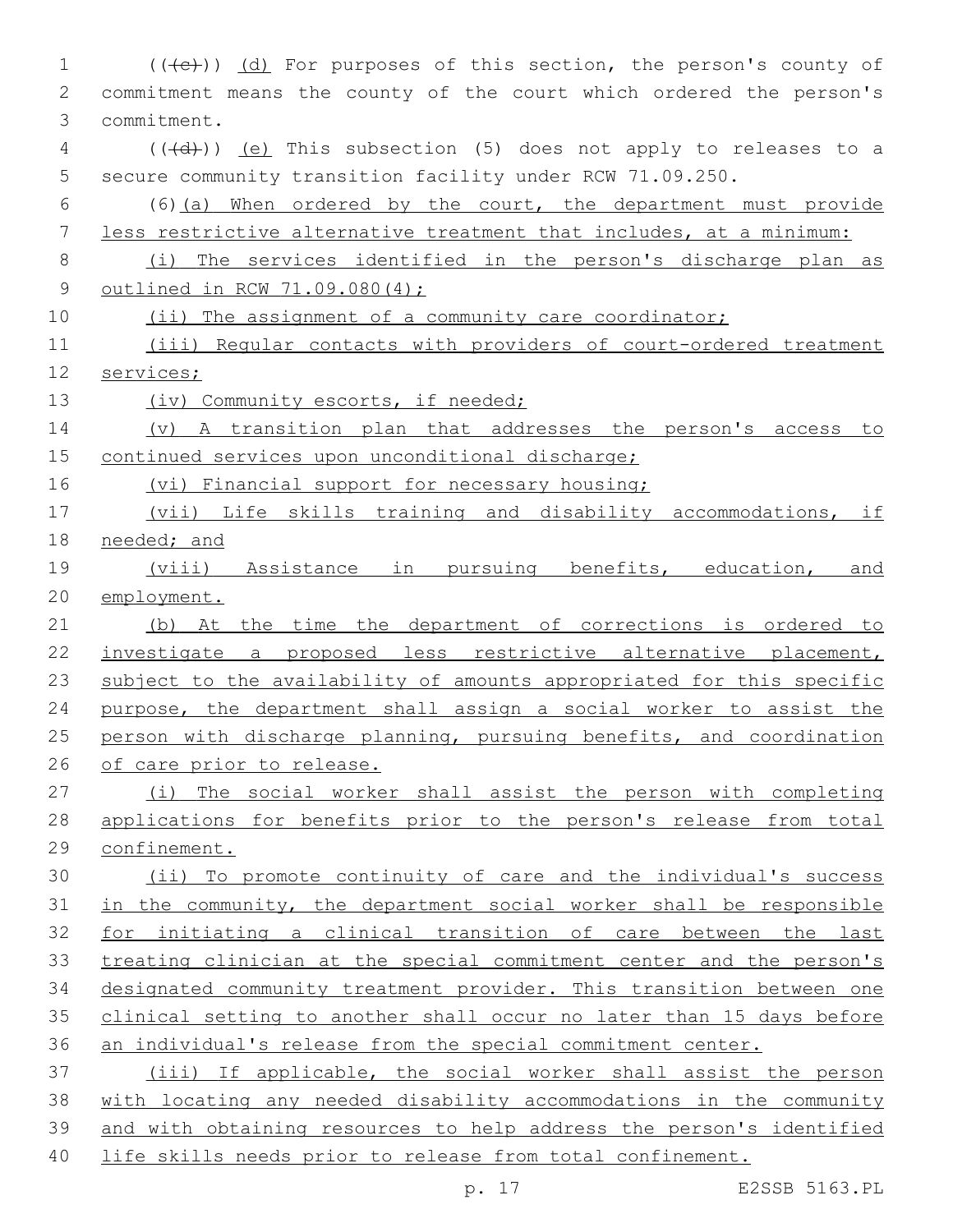(7) Any service provider designated to provide inpatient or outpatient treatment shall monthly, or as otherwise directed by the court, submit to the court, to the department of social and health services facility from which the person was released, to the prosecuting agency, and to the supervising community corrections officer, a report stating whether the person is complying with the terms and conditions of the conditional release to a less restrictive 8 alternative.

 $((+7)$ )  $(8)$  Each person released to a less restrictive alternative shall have his or her case reviewed by the court that released him or her no later than one year after such release and annually thereafter until the person is unconditionally discharged. Review may occur in a shorter time or more frequently, if the court, in its discretion on its own motion, or on motion of the person, the 15 secretary, or the prosecuting agency so determines. The ((sole  $question()$  questions to be determined by the court  $((\pm s))$  are whether the person shall continue to be conditionally released to a less 18 restrictive alternative, and if so, whether a modification to the person's less restrictive alternative order is appropriate to ensure the conditional release remains in the best interest of the person 21 and adequate to protect the victim and the community. The court in making its determination shall be aided by the periodic reports filed 23 pursuant to subsection  $((+6))$   $(7)$  of this section and the opinions 24 of the secretary and other experts or professional persons.

 **Sec. 7.** RCW 71.09.130 and 1995 c 216 s 16 are each amended to 26 read as follows:

27 (1) In the event of an escape by a person committed under this chapter from a state institution or the disappearance of such a person while on conditional release, the superintendent or community corrections officer shall notify the following as appropriate: Local law enforcement officers, other governmental agencies, the person's relatives, and any other appropriate persons about information necessary for the public safety or to assist in the apprehension of 34 the person.

 (2) If a person committed under this chapter disappears while on conditional release, the department of corrections may enter a warrant for the person's arrest for up to 96 hours pending entry of a bench warrant by the court.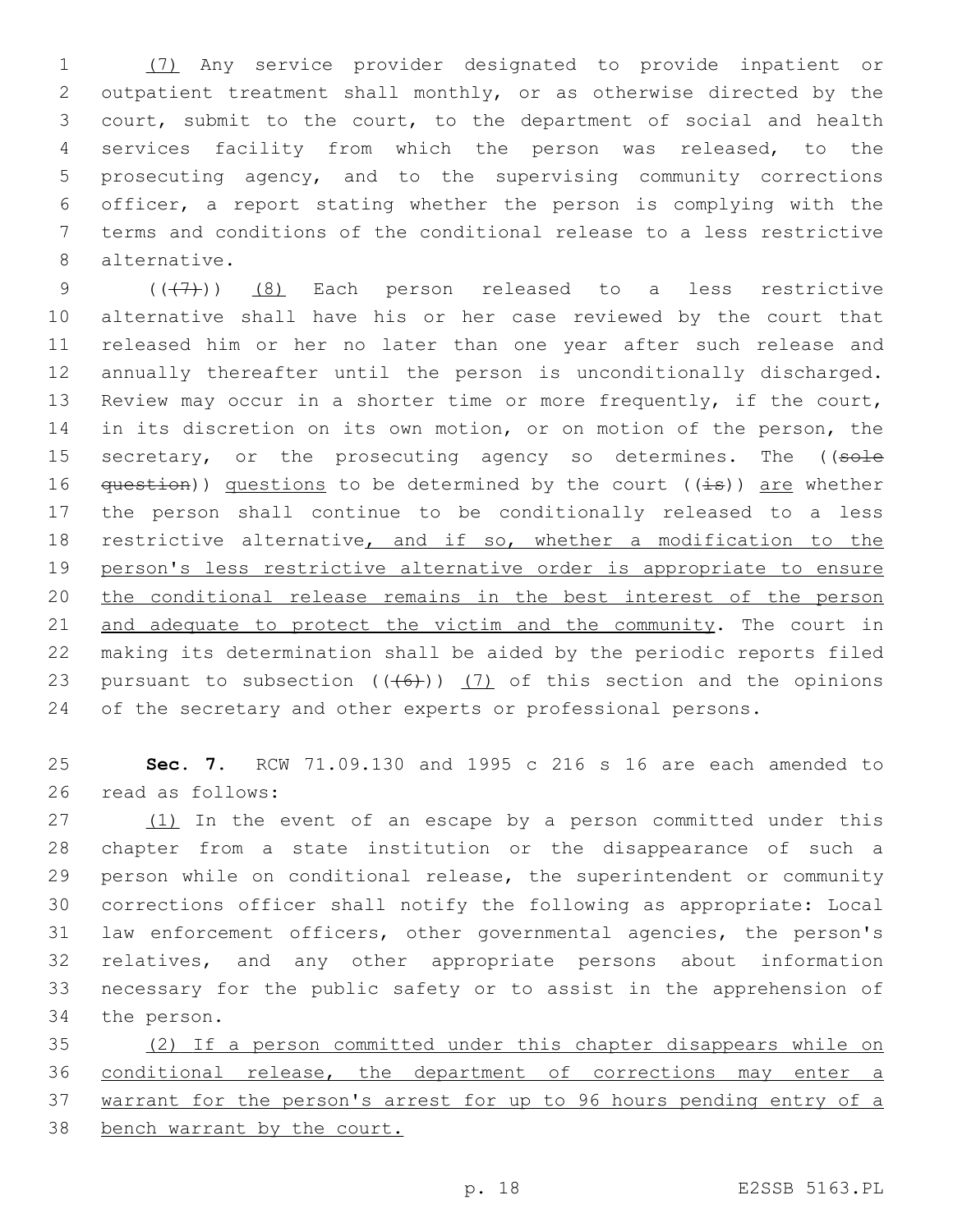(3) The department of corrections, its officers, agents, and employees are not liable for the acts of individuals on conditional 3 release unless the department of corrections, its officers, agents, and employees acted with gross negligence.

 (4) The department, its officers, agents, and employees are not liable for the acts of individuals on conditional release unless the department, its officers, agents, and employees acted with gross negligence.

9 **Sec. 8.** RCW 71.09.140 and 2012 c 257 s 12 are each amended to 10 read as follows:

11  $(1)(a)$  At the earliest possible date, and in no event later than 12 ((thirty)) 30 days before conditional release, change of address for 13 a person on conditional release, or unconditional discharge, except 14 in the event of escape, the department of social and health services 15 shall send written notice of conditional release, unconditional 16 discharge, or escape, to the following:

17  $((+a))$   $(i)$  The chief of police of the city, if any, in which the 18 person will reside or in which placement will be made under a less 19 restrictive alternative;

20  $((+b))$   $(ii)$  The sheriff of the county in which the person will 21 reside or in which placement will be made under a less restrictive 22 alternative; and

23  $((+e))$   $(iii)$  The sheriff of the county where the person was last 24 convicted of a sexually violent offense, if the department does not 25 know where the person will reside.

 The department shall notify the state patrol of the release of all sexually violent predators and that information shall be placed in the Washington crime information center for dissemination to all 29 law enforcement.

 (b) A return to total confinement or to a secure community transition facility pending revocation or modification proceedings is 32 not considered a change of address for purposes of (a) of this subsection, and an additional community notification process is not required, unless conditional release is revoked under RCW 71.09.098 35 or the return lasts longer than 90 days.

 (2) The same notice as required by subsection (1) of this section shall be sent to the following if such notice has been requested in writing about a specific person found to be a sexually violent 39 predator under this chapter: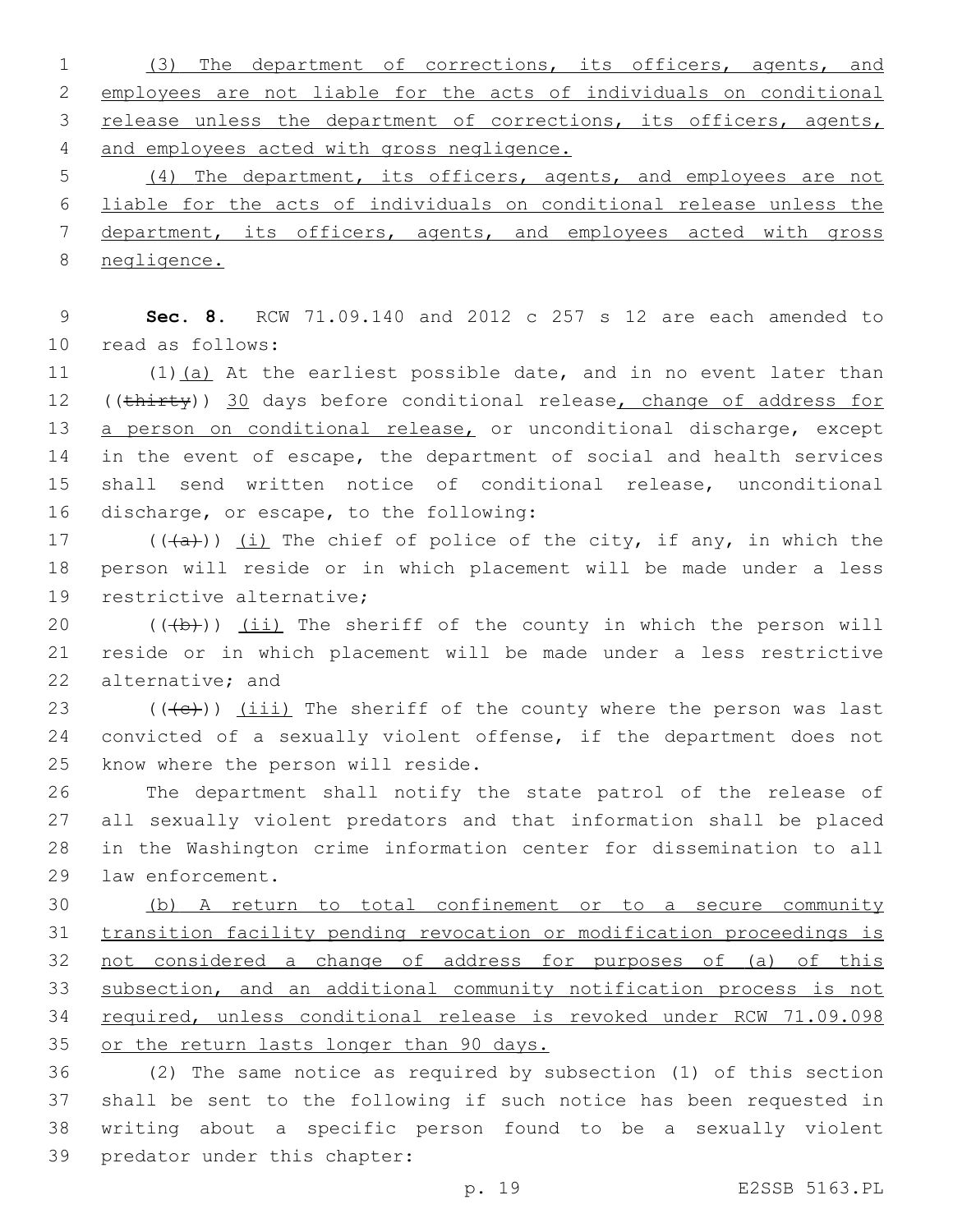(a) The victim or victims of any sexually violent offenses for which the person was convicted in the past or the victim's next of kin if the crime was a homicide. "Next of kin" as used in this section means a person's spouse, parents, siblings, and children;

 (b) Any witnesses who testified against the person in his or her commitment trial under RCW 71.09.060; and6

(c) Any person specified in writing by the prosecuting agency.

 Information regarding victims, next of kin, or witnesses requesting the notice, information regarding any other person specified in writing by the prosecuting agency to receive the notice, and the notice are confidential and shall not be available to the 12 committed person.

 (3) If a person committed as a sexually violent predator under this chapter escapes from a department of social and health services 15 facility, the department shall immediately notify, by the most reasonable and expedient means available, the chief of police of the city and the sheriff of the county in which the committed person resided immediately before his or her commitment as a sexually violent predator, or immediately before his or her incarceration for his or her most recent offense. If previously requested, the department shall also notify the witnesses and the victims of the sexually violent offenses for which the person was convicted in the past or the victim's next of kin if the crime was a homicide. If the person is recaptured, the department shall send notice to the persons designated in this subsection as soon as possible but in no event later than two working days after the department learns of such 27 recapture.

 (4) If the victim or victims of any sexually violent offenses for which the person was convicted in the past or the victim's next of 30 kin, or any witness is under the age of  $((\text{sixteen}))$  16, the notice required by this section shall be sent to the parents or legal 32 quardian of the child.

 (5) The department of social and health services shall send the notices required by this chapter to the last address provided to the department by the requesting party. The requesting party shall 36 furnish the department with a current address.

 (6) Nothing in this section shall impose any liability upon a chief of police of a city or sheriff of a county for failing to request in writing a notice as provided in subsection (1) of this 40 section.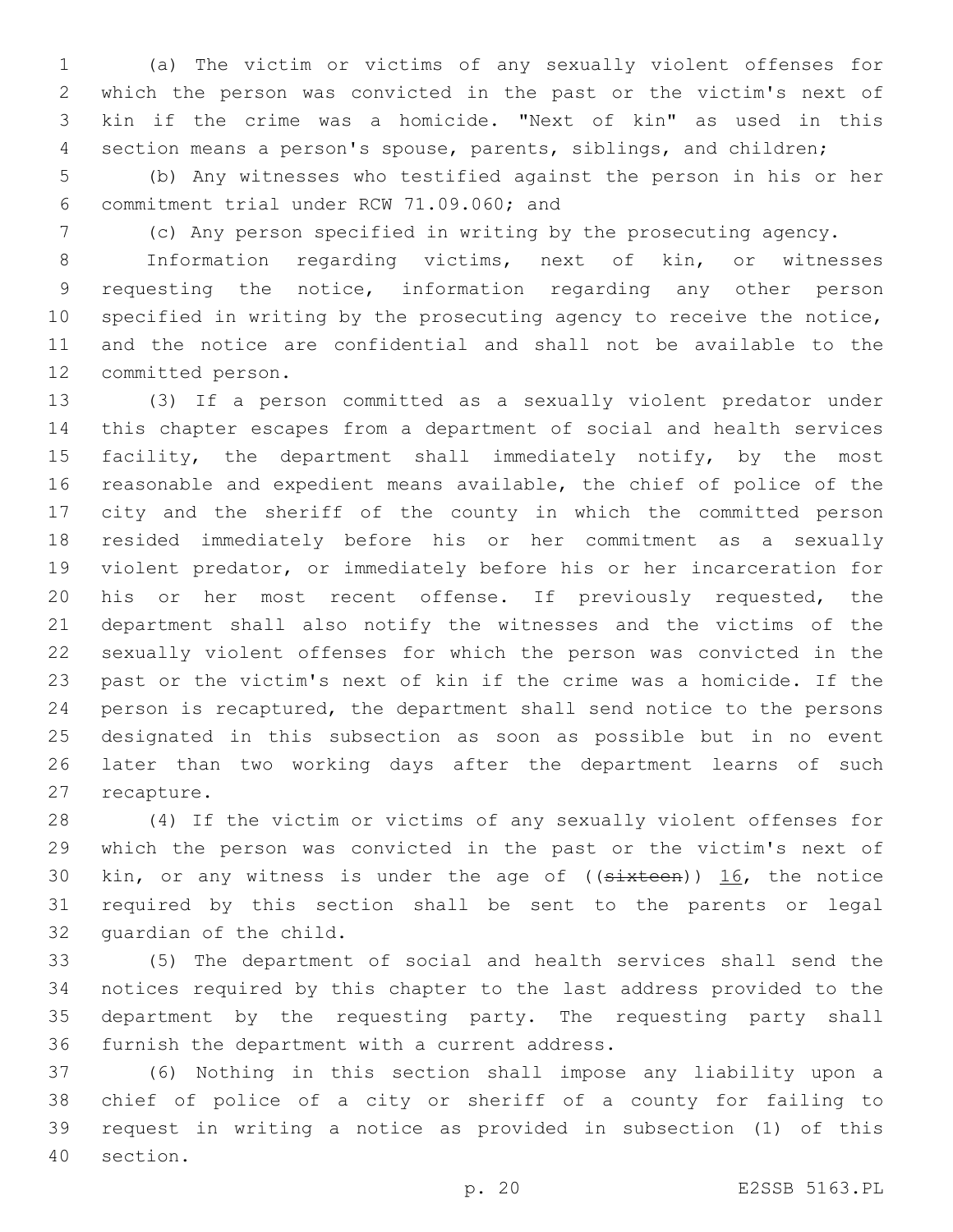**Sec. 9.** RCW 71.09.250 and 2003 c 216 s 3 are each amended to 2 read as follows:

 (1)(a) The secretary is authorized to site, construct, occupy, and operate (i) a secure community transition facility on McNeil Island for persons authorized to petition for a less restrictive alternative under RCW 71.09.090(1) and who are conditionally released; and (ii) a special commitment center on McNeil Island with up to four hundred four beds as a total confinement facility under this chapter, subject to appropriated funding for those purposes. The secure community transition facility shall be authorized for the number of beds needed to ensure compliance with the orders of the superior courts under this chapter and the federal district court for the western district of Washington. The total number of beds in the 14 secure community transition facility shall be limited to ((twenty-15 four)) 24, consisting of up to ((fifteen)) 15 transitional beds and up to nine pretransitional beds. The residents occupying the transitional beds shall be the only residents eligible for transitional services occurring in Pierce county. In no event shall 19 more than ((fifteen)) 15 residents of the secure community transition facility be participating in off-island transitional, educational, or employment activity at the same time in Pierce county. The department shall provide the Pierce county sheriff, or his or her designee, with 23 a list of the  $($ ( $f$ ifteen)) 15 residents so designated, along with their photographs and physical descriptions, and the list shall be immediately updated whenever a residential change occurs. The Pierce county sheriff, or his or her designee, shall be provided an opportunity to confirm the residential status of each resident 28 leaving McNeil Island.

 (b) For purposes of this subsection, "transitional beds" means beds only for residents who are judged by a qualified expert to be suitable to leave the island for treatment, education, and 32 employment.

 (2)(a) The secretary is authorized to site, either within the secure community transition facility established pursuant to subsection (1)(a)(i) of this section, or within the special commitment center, up to nine pretransitional beds.

 (b) Residents assigned to pretransitional beds shall not be permitted to leave McNeil Island for education, employment, treatment, or community activities in Pierce county.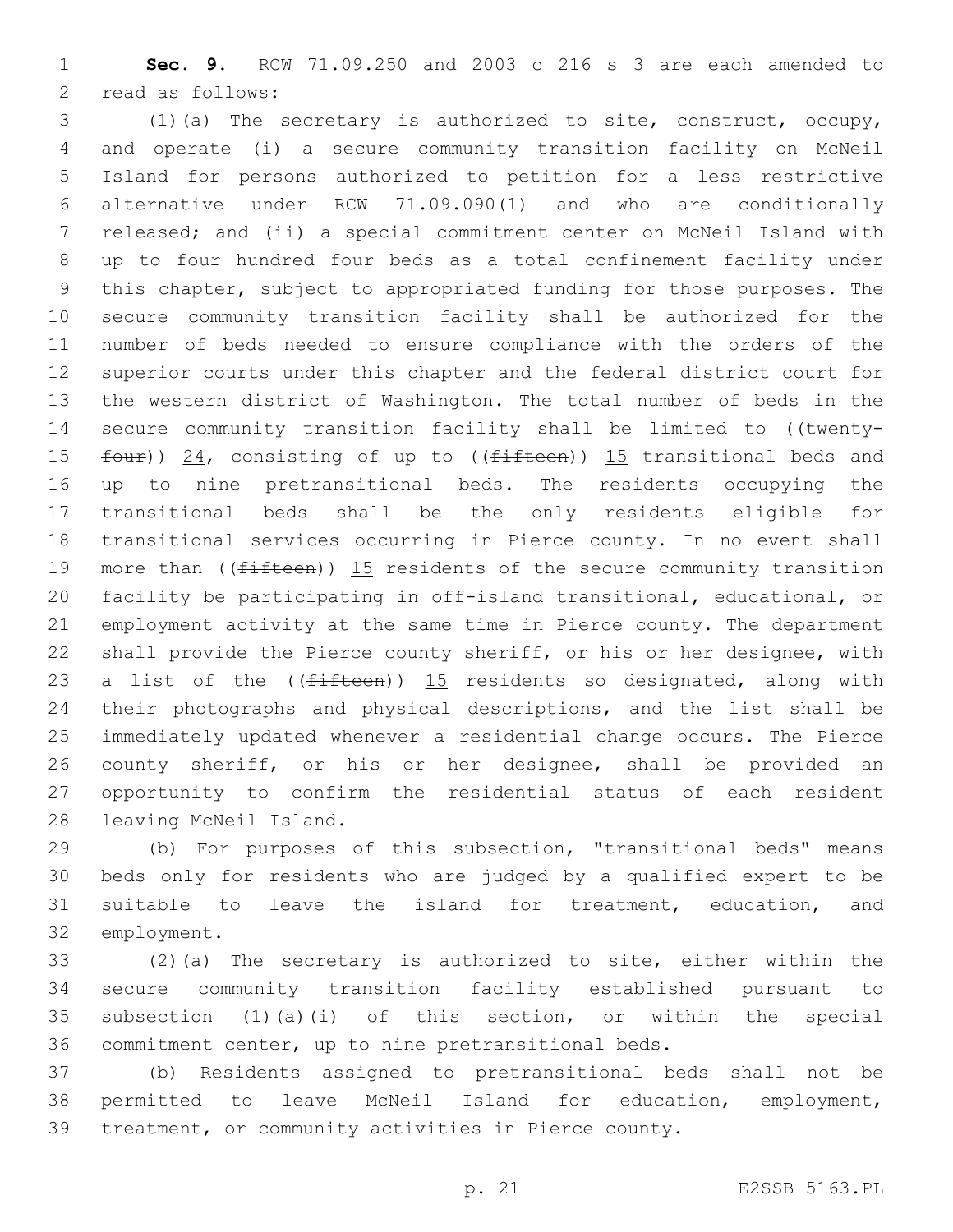(c) For purposes of this subsection, "pretransitional beds" means beds for residents whose progress toward a less secure residential environment and transition into more complete community involvement is projected to take substantially longer than a typical resident of 5 the special commitment center.

 (3) Notwithstanding RCW 36.70A.103 or any other law, this statute preempts and supersedes local plans, development regulations, permitting requirements, inspection requirements, and all other laws as necessary to enable the secretary to site, construct, occupy, and operate a secure community transition facility on McNeil Island and a 11 total confinement facility on McNeil Island.

 (4) To the greatest extent possible, until June 30, 2003, persons who were not civilly committed from the county in which the secure community transition facility established pursuant to subsection (1) of this section is located may not be conditionally released to a setting in that same county less restrictive than that facility.

 (5) As of June 26, 2001, the state shall immediately cease any efforts in effect on such date to site secure community transition facilities, other than the facility authorized by subsection (1) of this section, and shall instead site such facilities in accordance 21 with the provisions of this section.

(6) The department must:22

 (a) Identify the minimum and maximum number of secure community transition facility beds in addition to the facility established under subsection (1) of this section that may be necessary for the period of May 2004 through May 2007 and provide notice of these 27 numbers to all counties by August 31, 2001; and

 (b) Develop and publish policy guidelines for the siting and operation of secure community transition facilities.

 (7)(a) The total number of secure community transition facility beds that may be required to be sited in a county between June 26, 2001, and June 30, 2008, may be no greater than the total number of persons civilly committed from that county, or detained at the special commitment center under a pending civil commitment petition from that county where a finding of probable cause had been made on April 1, 2001. The total number of secure community transition facility beds required to be sited in each county between July 1, 2008, and June 30, 2015, may be no greater than the total number of persons civilly committed from that county or detained at the special commitment center under a pending civil commitment petition from that

p. 22 E2SSB 5163.PL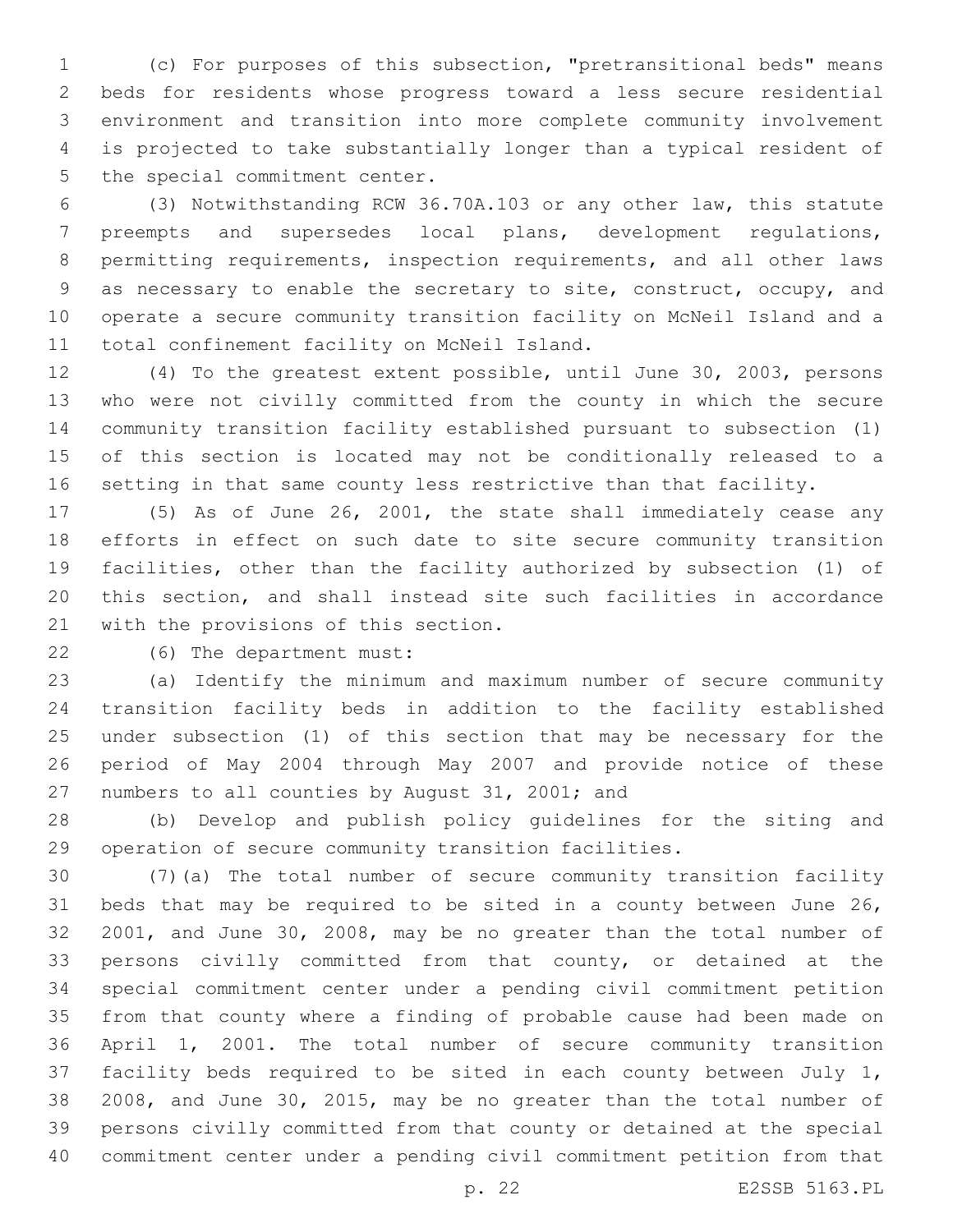county where a finding of probable cause had been made as of July 1, 2008.

 (b) Counties and cities that provide secure community transition facility beds above the maximum number that they could be required to site under this subsection are eligible for a bonus grant under the incentive provisions in RCW 71.09.255. The county where the special commitment center is located shall receive this bonus grant for the number of beds in the facility established in subsection (1) of this section in excess of the maximum number established by this 10 subsection.

 (c) No secure community transition facilities in addition to the one established in subsection (1) of this section may be required to be sited in the county where the special commitment center is located until after June 30, 2008, provided however, that the county and its cities may elect to site additional secure community transition facilities and shall be eligible under the incentive provisions of RCW 71.09.255 for any additional facilities meeting the requirements 18 of that section.

 (8) After the department demonstrates the need for additional bed 20 capacity to the appropriate committees of the legislature, and 21 receives approval and funding from the appropriate committees of the legislature to build additional bed capacity, the state is authorized to site and operate secure community transition facilities and other conditional release and transitional facilities in any county in the state in accordance with RCW 71.09.315. In identifying potential counties and sites within a county for the location of a secure 27 community transition facility or other conditional release and 28 transitional facilities, the department shall work with and assist local governments to provide for the equitable distribution of such facilities. In coordinating and deciding upon the siting of secure community transition facilities or other conditional release and transitional facilities within a county, great weight shall be given 33 by the county and cities within the county to:

 (a) The number and location of existing residential facility beds operated by the department of corrections or the mental health division of the department of social and health services in each jurisdiction in the county; and

 (b) The number of registered sex offenders classified as level II or level III and the number of sex offenders registered as homeless 40 residing in each jurisdiction in the county.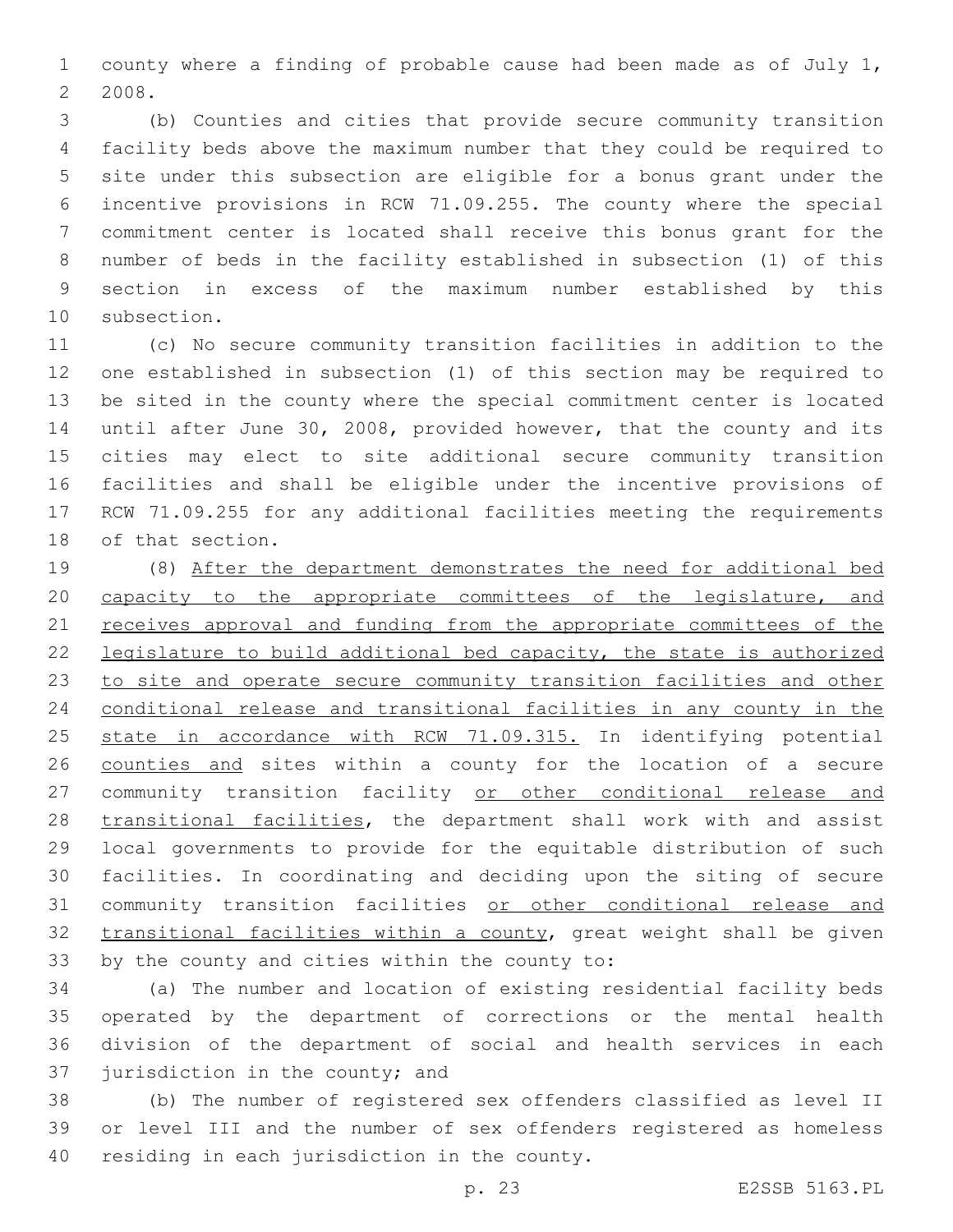(9)(a) "Equitable distribution" means siting or locating secure community transition facilities and other conditional release and transitional facilities in a manner that will not cause a disproportionate grouping of similar facilities either in any one county, or in any one jurisdiction or community within a county, as 6 relevant; and

 (b) "Jurisdiction" means a city, town, or geographic area of a county in which distinct political or judicial authority may be 9 exercised.

 NEW SECTION. **Sec. 10.** A new section is added to chapter 71.09 11 RCW to read as follows:

 To facilitate the primary role of the department in identifying less restrictive alternative placements under RCW 71.09.090 and discharge planning under RCW 71.09.080, subject to the availability 15 of amounts appropriated for this specific purpose, the department shall conduct a study to explore the development of conditional release and transition facilities, which may include community-based state-operated living alternatives similar to the state-operated living alternative program operated by the developmental disabilities administration. Any facilities or placements developed under this section may be identified through a request for proposal process or through direct state acquisition and development. Any contracts with facilities or placements entered into under this section shall include a provision requiring oversight by the department to ensure 25 the programs are operating appropriately.

 NEW SECTION. **Sec. 11.** A new section is added to chapter 71.09 27 RCW to read as follows:

 (1) In accordance with RCW 71.09.090 and 71.09.096, the department shall have the primary responsibility for developing a less restrictive alternative placement. To ensure the department has sufficient less restrictive alternative placements to choose from that satisfy the requirements of RCW 71.09.092, subject to the availability of amounts appropriated for this specific purpose, the department shall use a request for proposal process to solicit and contract with housing and treatment providers from across the state and facilitate fair share principles among the counties. In order to increase the number of housing options for individuals qualifying for a less restrictive alternative, the department shall have oversight

p. 24 E2SSB 5163.PL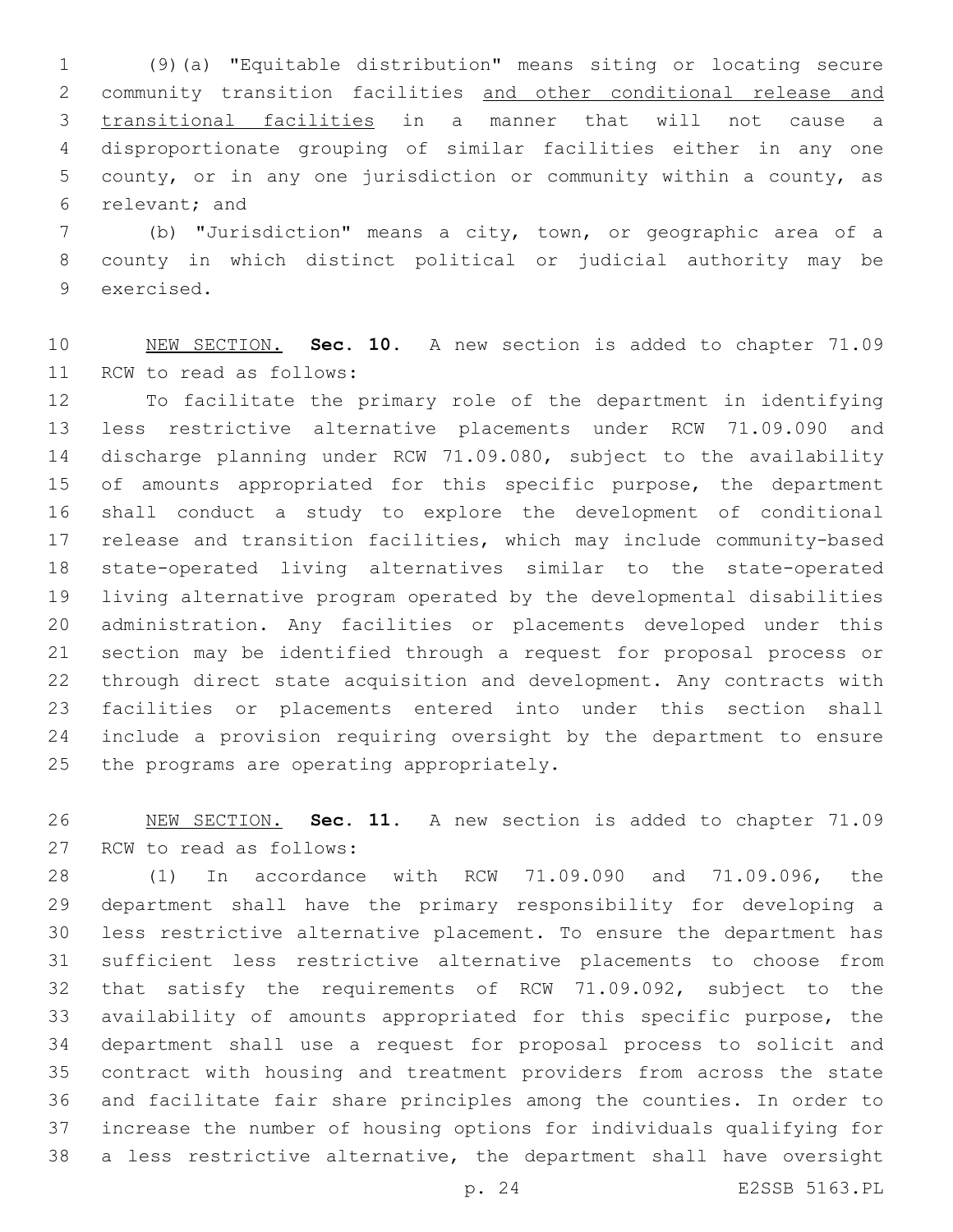of the vendors and providers who contract with the state, including the authority to inspect and ensure compliance, negotiate the rates charged for services, ensure adequate living conditions of housing locations, and terminate contracts. The department shall maintain a statewide accounting of the contracted community housing and treatment providers in each county and provide a biannual report to the legislature and governor by December 1st on the availability and adequacy of less restrictive alternative placements and the department's compliance with fair share principles.

 (2) To facilitate its duties required under this section, the department shall use the following housing matrix and considerations as a guide to planning and developing less restrictive alternative placements. The following considerations may not be used as a reason 14 to deny a less restrictive alternative placement.

 (a) Considerations for evaluating a proposed vendor's application for less restrictive alternative housing services shall include applicable state and local zoning and building codes, general housing requirements, availability of public services, and other considerations identified in accordance with RCW 71.09.315. The department shall require the housing provider to provide proof that the facility is in compliance with all local zoning and building 22 codes.

 (i) General housing requirements include running water, electricity, bedroom and living space of adequate size, and no mold 25 or infestations.

 (ii) Availability of public services include availability of chaperones and whether the placement is within a reasonable distance to a grocery store, bank, public transportation options, and offices 29 for public services and benefits.

 (iii) Other considerations include whether the placement is consistent with fair share principles across the counties, whether the placement is within reasonable distance to other current or planned components of the less restrictive alternative, whether the placement is within reasonable distance to employment opportunities, and the reliability of global positioning system technology.

 (b) Factors for evaluating less restrictive alternative options for a specific individual include sex offender treatment considerations, criminogenic needs and risk factors, protective 39 factors, and the specific needs of the client.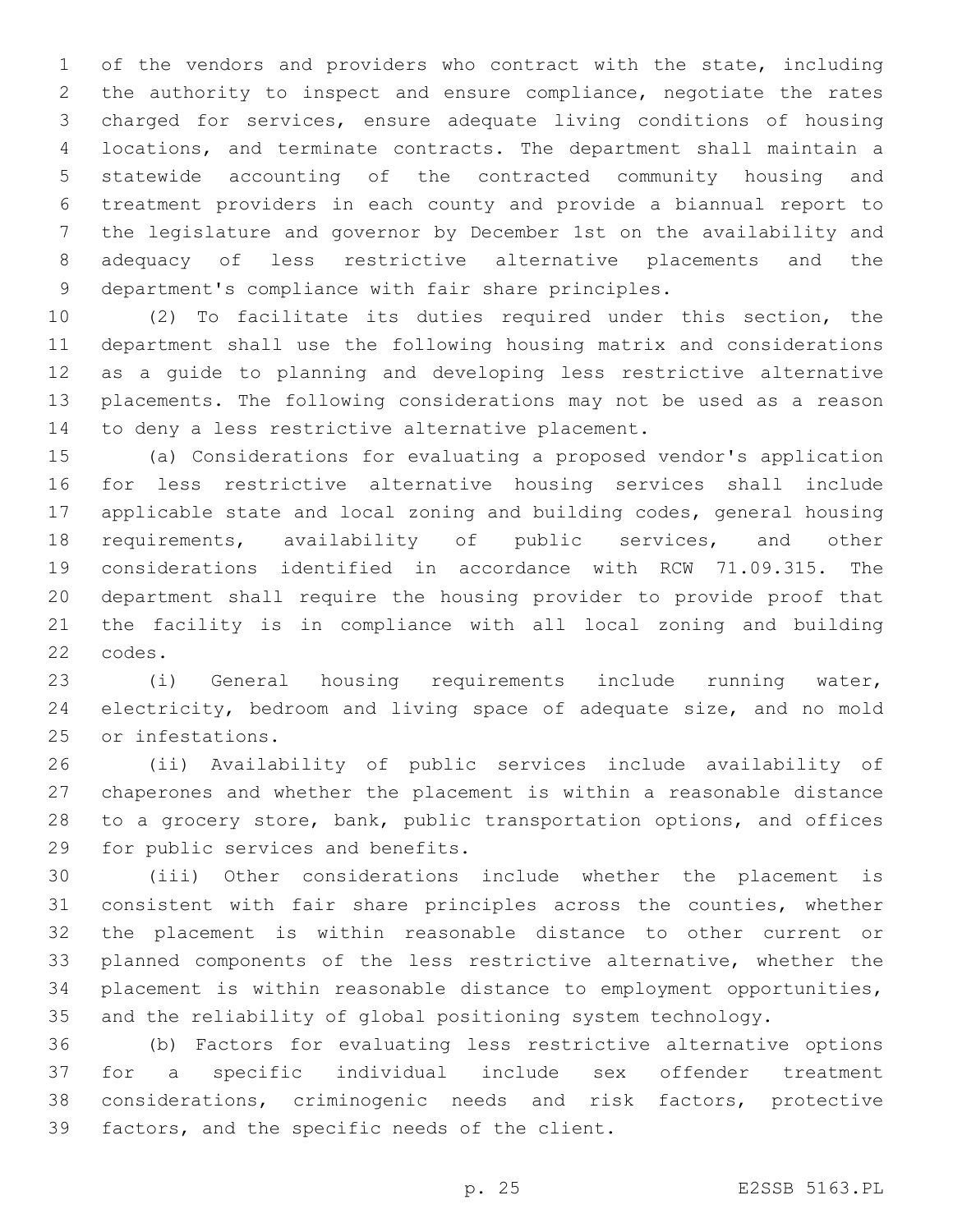(i) Sex offender treatment considerations include whether the housing is within a reasonable distance from the treatment provider, whether the treatment provider is a good therapeutic match with the client, and whether the treatment provider has relevant experience and background to treat the client if the client has special needs.

 (ii) Criminogenic needs and risk factors include consideration of the person's specific needs and risk factors in evaluating less 8 restrictive alternative options.

 (iii) Protective factors include whether housing is within a reasonable distance of family, friends, potential hobbies, potential 11 employment, and educational opportunities.

 (iv) Consideration of the client's specific needs includes assessing the availability of personal care assistance and in-home care assistance, and whether housing is within a reasonable distance 15 of mental health, medical treatment options, and substance use 16 disorder treatment options.

 NEW SECTION. **Sec. 12.** A new section is added to chapter 71.09 18 RCW to read as follows:

 (1) The department shall enter into a memorandum of understanding with the department of licensing to allow residents in total confinement at the special commitment center to obtain a state identification card through a written identification verification letter completed by the special commitment center and delivered to 24 the department of licensing.

 (2) The process shall occur upon the person's initial detention at the special commitment center. The process shall reoccur when the 27 person's state identification card expires.

 NEW SECTION. **Sec. 13.** A new section is added to chapter 71.09 29 RCW to read as follows:

 (1) Subject to the availability of amounts appropriated for this specific purpose, the department, the sex offender policy board, and department of health shall convene a work group to develop recommendations to increase the availability and quality of sex offender treatment providers to meet the growing number of persons qualifying for conditional release to a less restrictive alternative. The work group shall gather data on best practices in other states and make recommendations whether sex offender treatment providers should be required to contract with the department; whether annual or

p. 26 E2SSB 5163.PL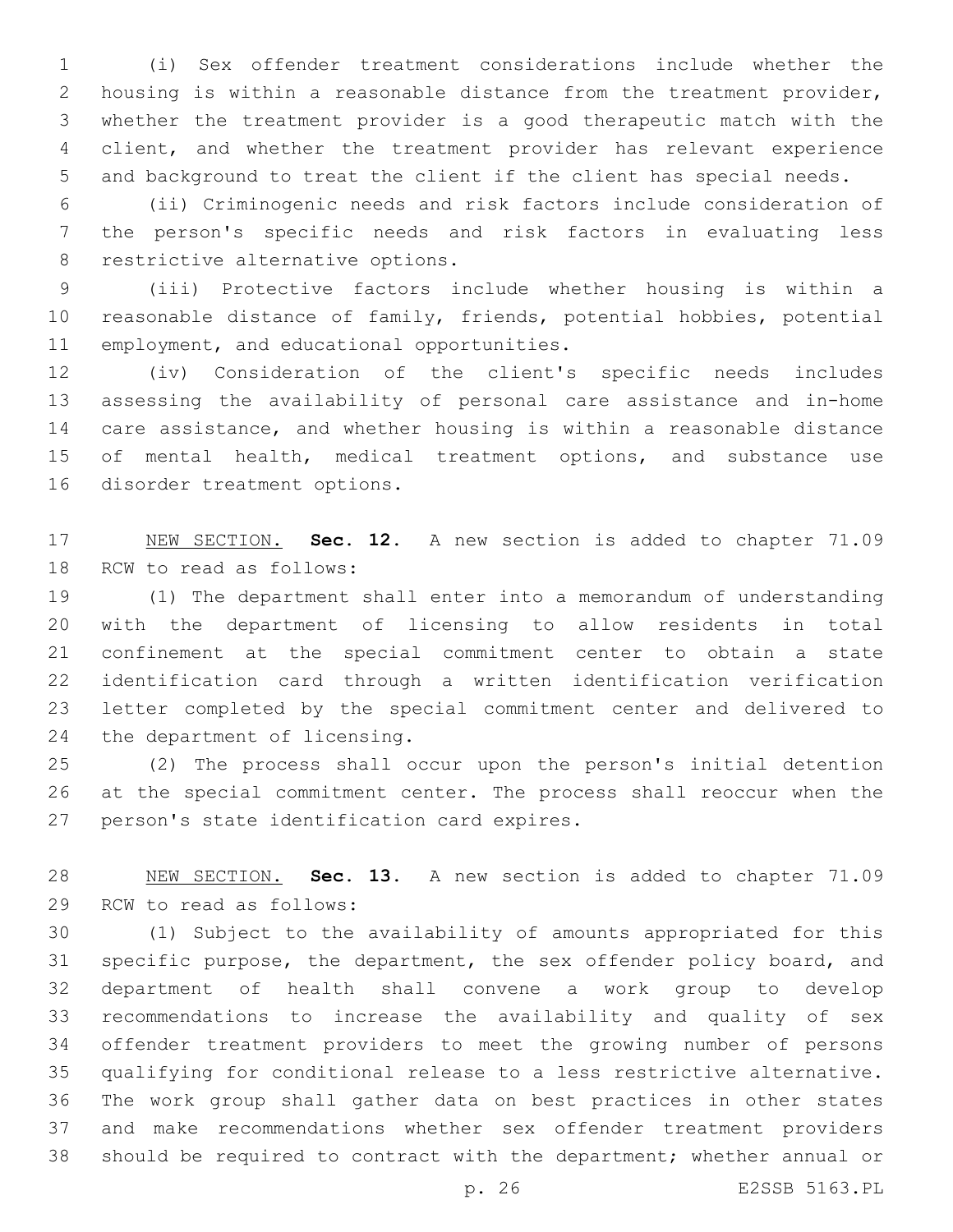biannual trainings by the department should be mandatory for prospective and existing sex offender treatment providers; whether the department should provide competitive wages for services or pay that is commensurate with the years of experience or education level of the treatment provider; and whether the department should provide other incentives such as a cost-of-living pay increase or compensating providers for the cost of mandated trainings associated with the sex offender treatment provider license under chapter 18.155 RCW. A report shall be submitted to the legislature by December 1, 10 2021.

11 (2) This section expires June 30, 2022.

 NEW SECTION. **Sec. 14.** A new section is added to chapter 71.09 13 RCW to read as follows:

 (1) In accordance with RCW 9.94A.8673, the sex offender policy board shall meet quarterly during the 2021-2023 biennium to continue its review of sexually violent predators and less restrictive alternative policies and best practices, collaborate with stakeholders and the department, provide outreach to providers and stakeholders, and monitor implementation of this act. The board shall also explore and make recommendations whether to continue or remove the prohibition on a less restrictive alternative from including a placement in the community protection program pursuant to RCW 71A.12.230. The board shall provide semiannual updates to the appropriate committees of the legislature during the 2021-2023 biennium.25

26 (2) This section expires June 30, 2023.

 NEW SECTION. **Sec. 15.** A new section is added to chapter 9.94A 28 RCW to read as follows:

 (1) In accordance with section 14 of this act, the sex offender policy board shall meet quarterly during the 2021-2023 biennium to continue its review of sexually violent predators and less restrictive alternative policies and best practices, collaborate with stakeholders and the department, provide outreach to providers and stakeholders, and monitor implementation of this act. The board shall provide semiannual updates to the appropriate committees of the 36 legislature during the 2021-2023 biennium.